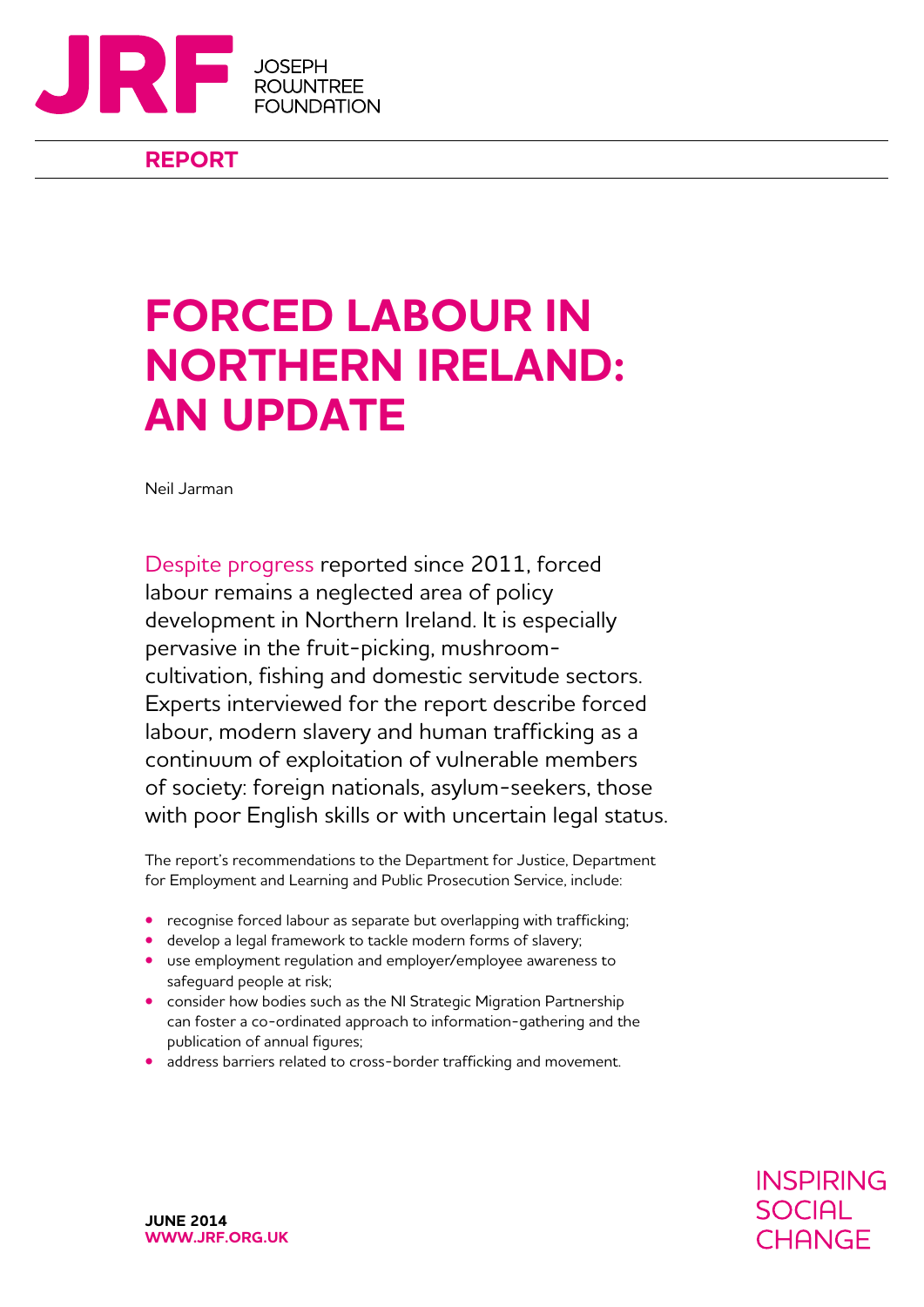### **CONTENTS**

| Executive summary                                   | OЗ |
|-----------------------------------------------------|----|
| Introduction                                        | 04 |
| Data on victims of trafficking and forced labour    | 06 |
| Exploitation and forced labour                      | 08 |
| Trafficking of children for forced labour           | 12 |
| Responding to forced labour                         | 14 |
| Tackling labour exploitation                        | 19 |
| Conclusions and recommendations                     | 23 |
| Appendix 1: Individuals and organisations contacted |    |
| for the review                                      | 25 |
| Appendix 2: Northern Ireland: NRM Statistics 20131  | 26 |
| About the author                                    | 23 |
|                                                     |    |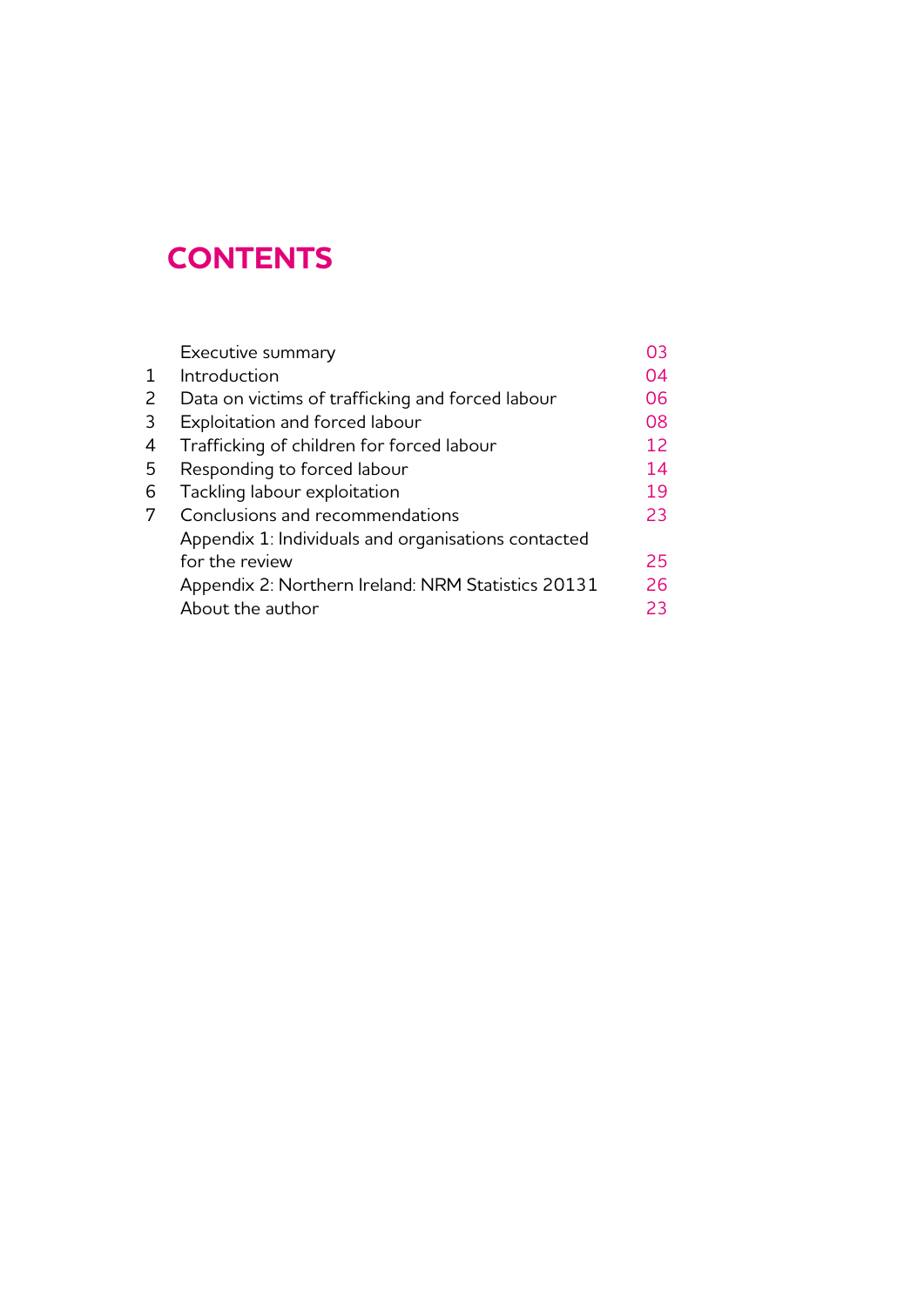# **executive summary**

**There is growing awareness of the problem of forced labour and other forms of exploitation that have been collectively described as 'modern slavery'. In 2011, an ICR research report Forced Labour in Northern Ireland found limited cases distributed across a wide range of employment sectors. This report updates the evidence on forced labour in Northern Ireland.** 

- **•** Since 2011, there have been positive developments such as recognition of forced labour in policy documents from the Department of Justice, Police Service of Northern Ireland and Organised Crime Task Force, and the inclusion of forced labour in a Private Member's Bill on human trafficking and exploitation.
- **•** Despite this, forced labour is still not receiving due attention in Northern Ireland. Forced labour should be given a higher profile, and named as such, in all responses to modern slavery that are developed through legislation and policy.
- **•** Experts interviewed for the report noted some improvement in working conditions in some sectors, linked to the work of the Gangmasters Licensing Authority, actions of some larger employers, influence of supermarket customers, direct employment of migrants, and actions by a minority of migrant workers in challenging exploitative employers.
- **•** Interviewees also cited recent cases of potential forced labour including in fruit-picking, shellfish-gathering, fishing, recycling and domestic servitude. Particular vulnerabilities of asylum-seekers and Roma were noted, as were continuing cross-border issues (i.e. moving people across the border for labour exploitation).
- **•** There is restricted capacity to investigate potential cases of forced labour in Northern Ireland, with responsibilities spread across many agencies with limited co-ordination of responses or information-sharing.
- **•** In the absence of an expanded or new body to co-ordinate employment regulation across employment sectors, the work of bodies such as the Northern Ireland Strategic Migration Partnership may provide a platform for a more co-ordinated response that:
	- o supports victims in making complaints against their exploiters
	- o uses employment law and regulation alongside criminal justice
	- o recognises forced labour as separate from but sometimes overlapping with human trafficking.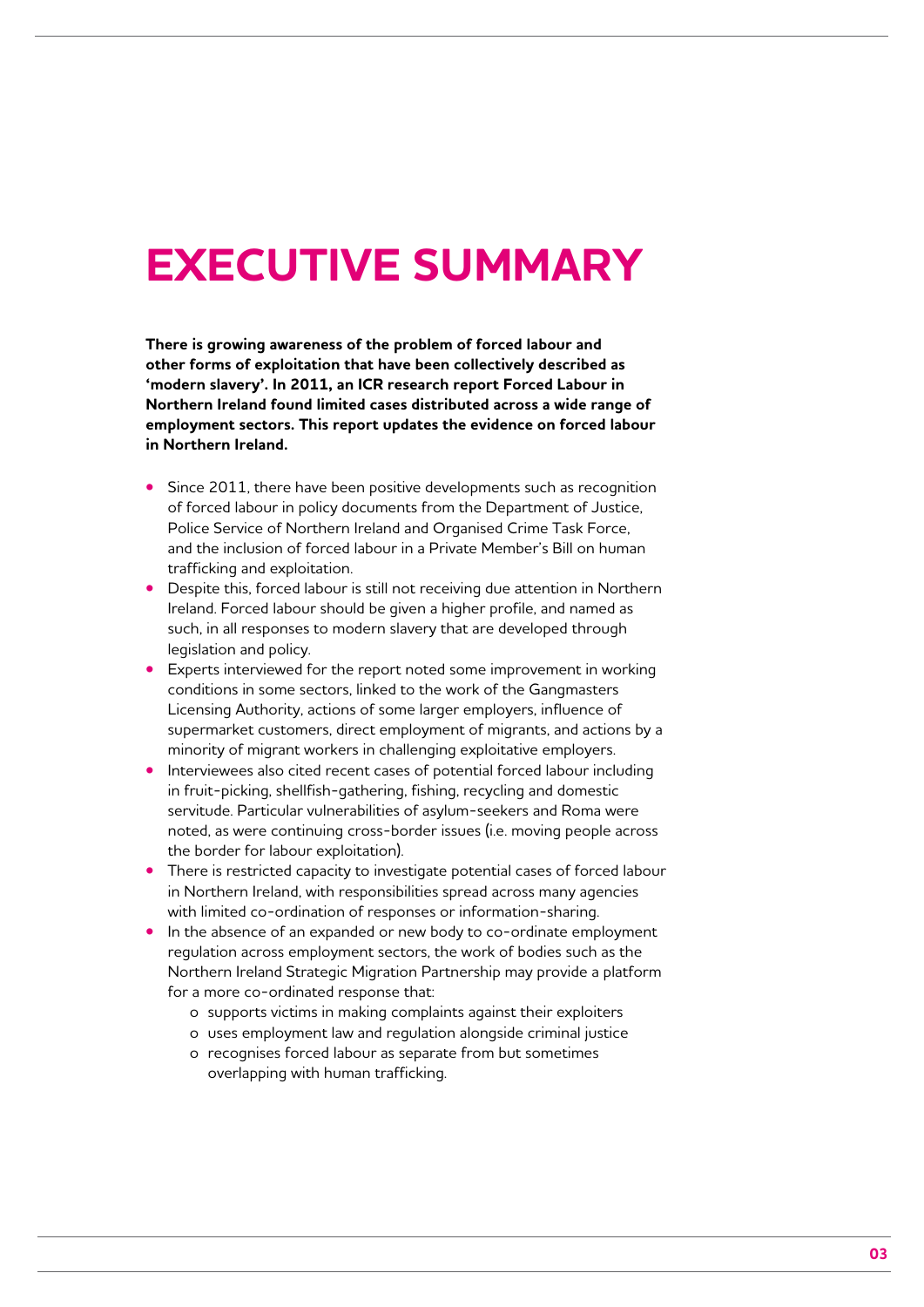# **1 Introduction**

The Institute for Conflict Research (ICR) report *Forced Labour in Northern Ireland*, published in June  $2011<sup>1</sup>$ , was one of the first reports in the Joseph Rowntree Foundation's four-year programme of research on forced labour in the UK. In recent years there has been a growing awareness of the problem of forced labour and other forms of exploitation that have been collectively described a 'modern form of slavery'. The International Labour Organisation (ILO) has defined forced labour as an extreme form of exploitation that involves:

- **•** threats or physical harm to the worker
- **•** restrictions on movement, or confinement to a workplace
- **•** debt bondage, where someone works to pay off a debt or loan incurred securing the employment
- **•** withholding wages or excessive wage reductions
- **•** retaining the worker's passport
- **•** threat of denunciation to the authorities.

Anti-Slavery International argues that if any one of these factors is present then the case should be investigated, while the presence of two or more indicators would be evidence of forced labour.

The 2011 ICR report highlighted that there was a limited if widespread problem of serious labour exploitation of migrant workers in Northern Ireland. It identified cases of poor working conditions, excessively low pay, restrictions on movement and verbal and physical abuse among migrants working in the fishing, mushroom cultivation and catering industries and among Filipino and Romanian Roma migrants. Exploitation was associated with the vulnerability of the workers, including a lack of English language skills, limited access to social networks and a lack of local knowledge. The research found that people put up with working in very poor conditions and extreme levels of exploitation because it was better than the options available at home, while an individual's immigration status limited their options for escaping an exploitative working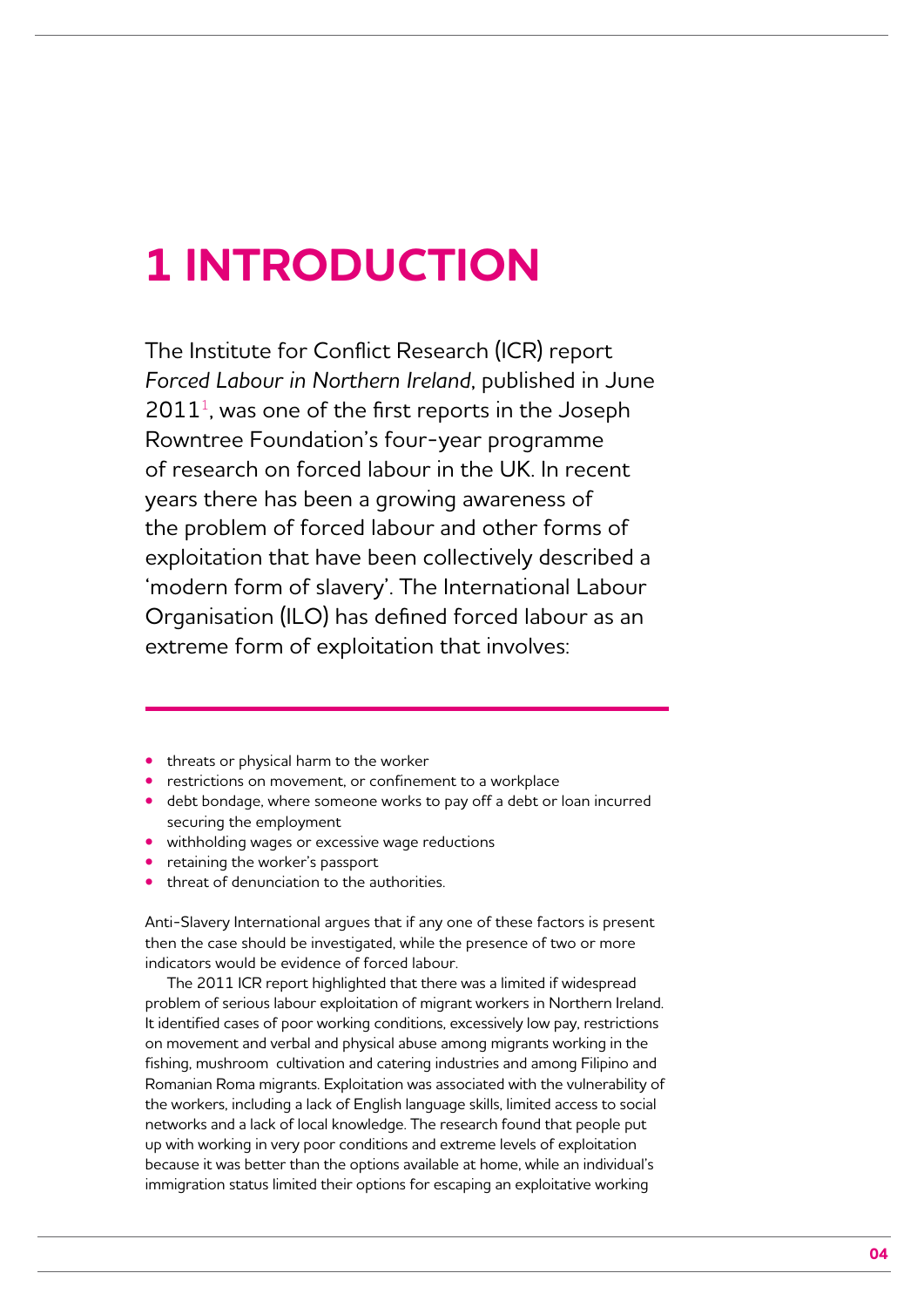environment: some may be forced into working without valid visas, while others may simply swap one exploitative employer for another.

The problem was considered to be *limited* in so far as the research identified a small number of case studies of serious exploitation that could be considered to cross the boundaries of legally recognised forced labour, although a wide range of forms of exploitation were identified that sat at various locations on a continuum between forced labour and lesser forms of exploitation.

The problem was considered to be widespread in that examples of serious labour exploitation were identified in a variety of employment sectors, including the fishing industry, mushroom cultivation, the restaurant and catering trade and in domestic work, as well as within diverse minority ethnic communities including the Chinese, Filipino, Roma and various Eastern European nationalities.

The report made a number of recommendations for the devolved government, trade unions and the business community in relation to improving existing responses and developing new responses to ensure that the problems of forced labour were addressed and did not grow into a more serious problem.

Since the report was published there have been some positive movements in relation to the issue of forced labour:

- **•** Forced labour and modern forms of slavery have been acknowledged in policy documents and Action Plans produced by the Department of Justice (DoJ), the Police Service of Northern Ireland (PSNI) and the Organised Crime Task Force (OCTF).
- **•** Figures on the number of potential victims of human trafficking who have been subjected to forced labour are published annually.
- **•** The issue of forced labour has been included in a Private Member's Bill on human trafficking and exploitation, introduced by Lord Morrow of the Democratic Unionist Party (DUP) in June 2013.
- **•** In January 2014, the DoJ issued a consultation document on strengthening responses to human trafficking and slavery with a view to having new legislation in place by the end of 2014.

However, while there has been some positive acknowledgment of the problem of forced labour and modern forms of slavery in Northern Ireland, it is still largely being addressed as a sub-category of human trafficking rather than as a stand-alone issue. As such, forced labour and slavery issues are being considered largely through the lens of criminal justice, with less consideration being given to addressing the issue from the perspective of exploitative employment practices.

In September 2013, JRF commissioned ICR to undertake an update of the 2011 report on forced labour in Northern Ireland. In particular, the review aimed to consider current understanding of the issue by documenting potential examples of forced labour that have been identified since the research was completed in 2010, and reviewing policy responses that have been initiated since the report was published.

The research for this update report involved two main forms of activity: a review of policy documents, research and other written materials, and contact with key informants in a range of government departments, statutory bodies and voluntary organisations to gather a broad range of perspectives on the nature of the problem and existing responses to it. Some information was gathered through face-to-face interviews, some through telephone interviews and some through email exchanges. A list of those organisations contacted is included in Appendix 1. The interviews took place between November 2013 and February 2014.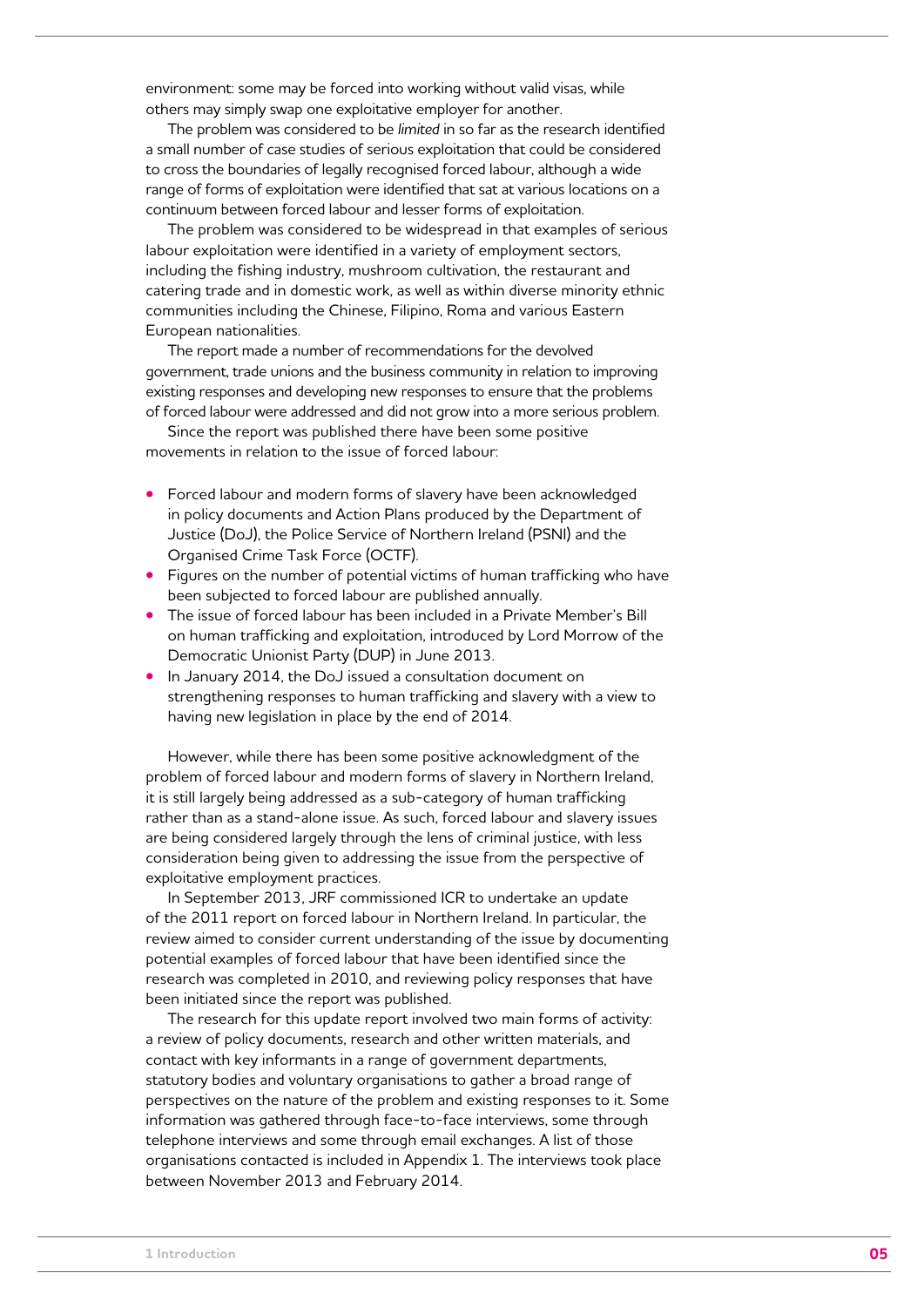# **2 Data on victims of trafficking and forced labour**

Figures for the number of people who have been identified as potential victims of human trafficking are published each year in the Annual Report of the Organised Crime Task Force (OCTF)<sup>2</sup>. The figures are broken down by the nature of the exploitation of the victim (sexual, forced labour, domestic servitude or unknown). Figure 1 sets out the annual recorded figures between April 2009 and March 2014<sup>3</sup>. The figures show that victims of forced labour (including domestic servitude) account for 21 per cent (29 out of 135 cases in total) of potential victims of human trafficking.



**Figure 1: Potential victims of human trafficking recovered in Northern Ireland**

In addition to the 29 identified cases of forced labour, there were a further 15 cases where the nature of the exploitation is recorded as 'unknown' (five cases in 2012-13, ten cases in 2013-14 and 11% in total). It is likely that this is because the victim was recovered at a port of entry or because the victim was a child and unaware of the form of exploitation they might be subjected to (eight of the ten cases in 2013-14 where the nature of the exploitation was unknown involved minors).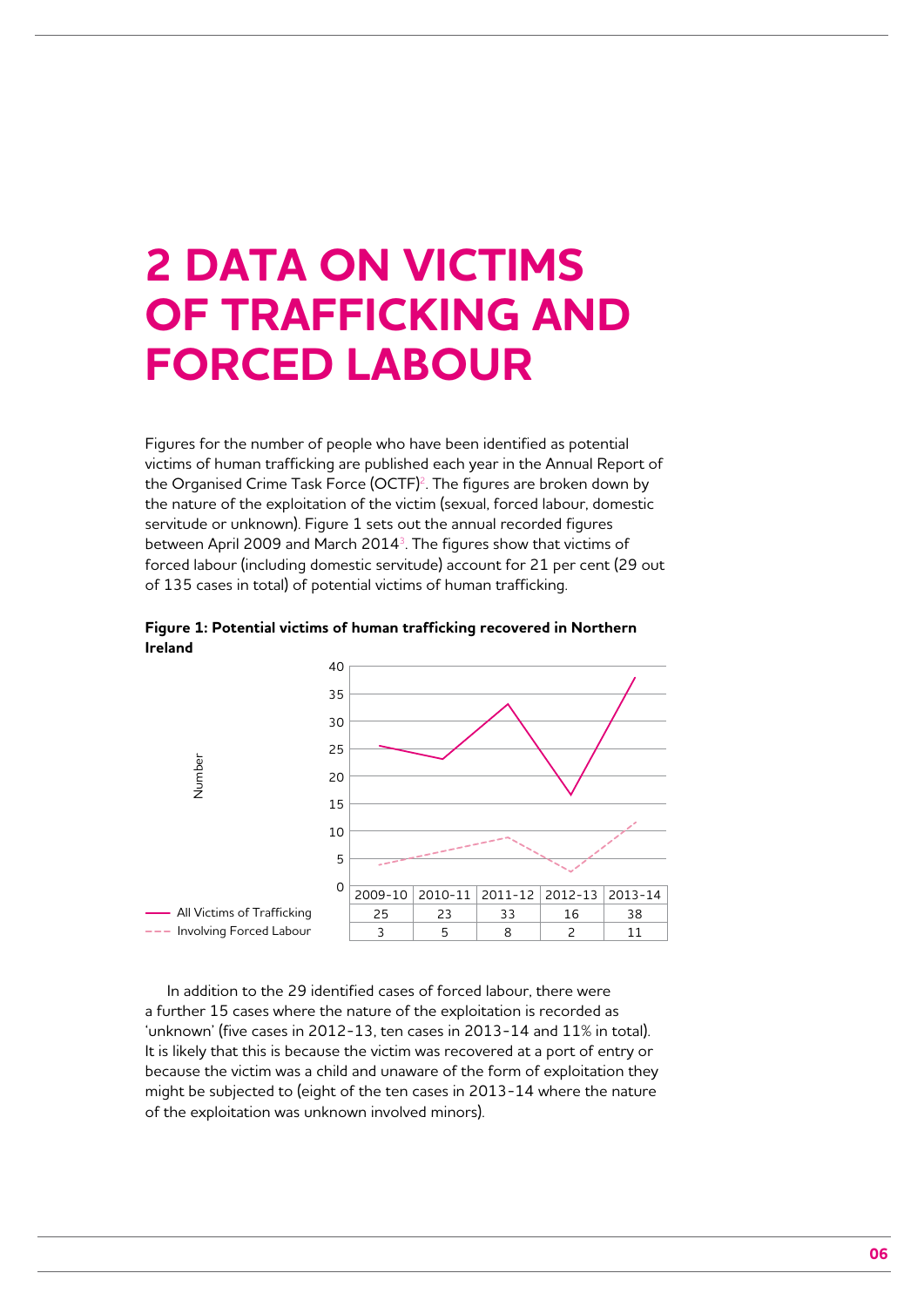The report also provides information on the nationality of all potential victims of human trafficking since 2010-11. The information shows that the largest number of victims were Chinese (25 persons), followed by UK nationals (14 persons), Romanians (10 persons), Ghanaians (6 persons); Nigerians (6 persons) and Irish nationals resident in Northern Ireland (six persons). Fourteen nationalities were recorded among potential victims of human trafficking; these include 13 people from six EU countries, one person from a non-EU European country, nine people from four African countries, three people from two Asian countries and one person from a country in South America.

Table 1 gives the breakdown of nationalities by UK, EU and other nationalities. It is not possible to link nationality to form of exploitation from the available data; however, none of the examples or cases of forced labour or potential forced labour that was cited by interviewees involved victims who were UK nationals.

|             | UK.<br>nationals | EU<br>nationals | Other<br>nationals | Unrecorded | Total |
|-------------|------------------|-----------------|--------------------|------------|-------|
| 2010-11     |                  | 3               | 16                 |            | 23    |
| 2011-12     | 8                | 8               | 17                 |            | 33    |
| $2012 - 13$ | 1                | 4               | 11                 |            | 16    |
| $2013 - 14$ |                  | 14              | $\mathcal{P}$      | 13         | 38    |
| Total       | 14               | 29              | 54                 | 13         | 110   |

**Table 1: Potential victims of human trafficking by background** 

Since 2011-12, the potential victims of human trafficking have also been broken down by adults and minors – 28 of the 87 recovered victims (32%) were under 18. Information on the trafficking of minors is covered in Section 4.

It should be noted that this data relates only to the potential victims of human trafficking who had been referred to the National Referral Mechanism (NRM). It was noted by interviewees that some potential victims are not willing to be referred to the NRM, while potential victims of forced labour who have not been subject to human trafficking will not be included in these figures either.

#### **Prosecutions related to forced labour**

The OCTF Annual Report 2013<sup>4</sup> noted that a number of cases have been and or were still being pursued through the Northern Irish criminal justice system that were related to trafficking for purposes of prostitution. The Public Prosecution Service (PPS) noted that, as of 21 January 2014, there have been no cases in Northern Ireland taken forward under Section 71 of the Coroners and Justice Act, which deals with slavery, servitude and forced or compulsory labour, since the Act was introduced in 2009.

It was noted by a number of interviewees that there is a small number of cases currently under investigation that involve elements of forced labour and human trafficking and that may be pursued through the criminal justice system. However, the PPS noted that, as of 15 April 2014, no files had been received from the PSNI under Section 71 of the Coroners and Justice Act 2009.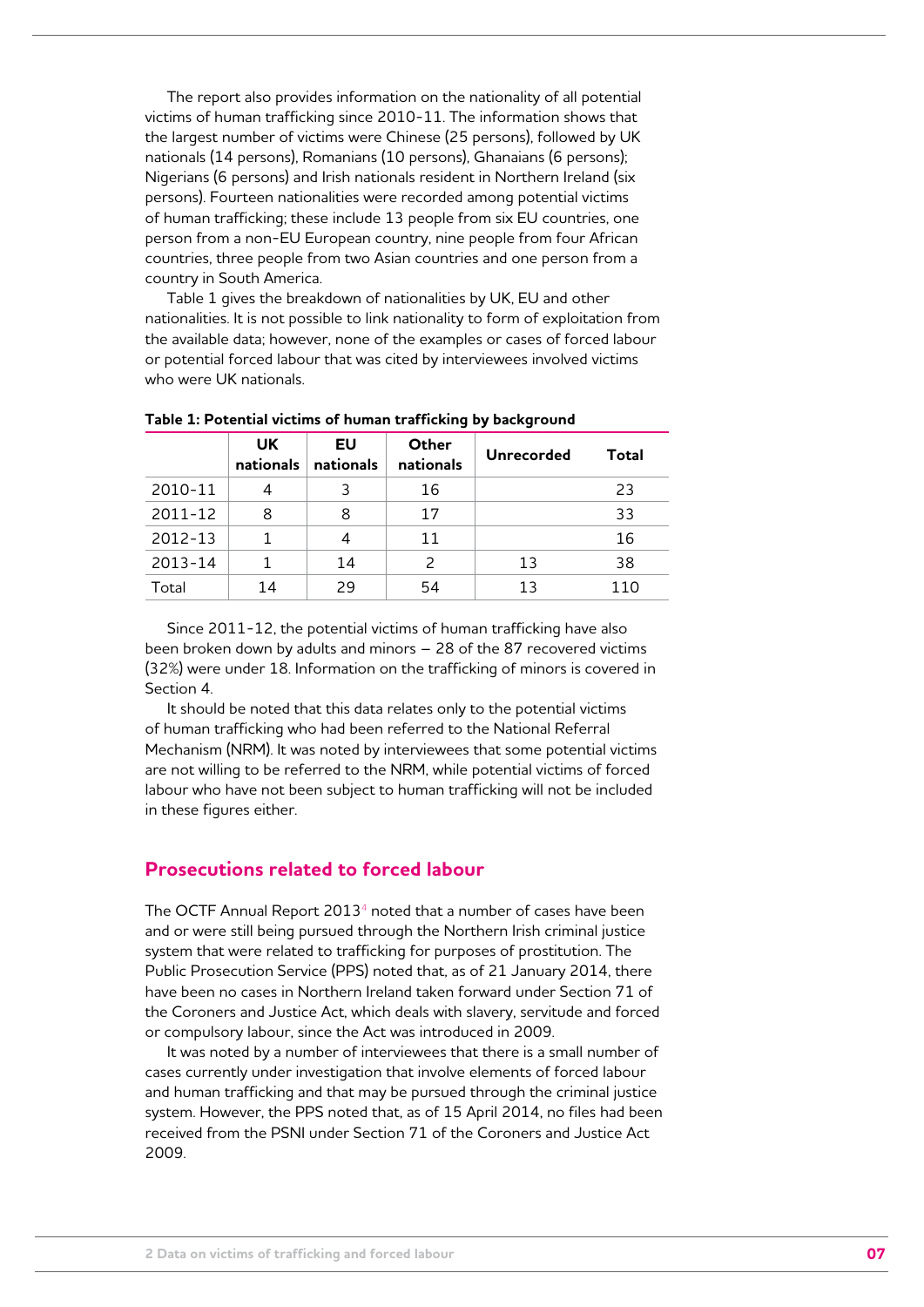### **3 Exploitation and forced labour**

The 2011 ICR report identified a number of areas where there were indications of serious forms of exploitation that might involve elements of forced labour. These included work within the mushroom cultivation and fishing industries, in the hospitality sector and among the Chinese and Roma communities resident in Northern Ireland. There were also cases cited of poor employment practices in the meat-processing industry. As part of this update, ICR sought examples of continuing problems of exploitation involving forms of deception, coercion and control and also of any new areas where labour exploitation had been identified.

Interviewees noted that there had been some improvement in working conditions in some sectors, notably within the meat-processing industry and among larger mushroom producers. It was felt that the work of the Gangmasters Licensing Authority (GLA), the influence of supermarket customers further up the supply chain, the direct employment of migrants rather than the use of agencies, and an increasing confidence among migrant workers willing and able to challenge employers, were all factors that had made a positive impact on employment conditions, particularly among larger employers.

Nevertheless, it was believed that there were still some serious forms of exploitation among smaller mushroom cultivation businesses. One interviewee noted that their organisation had recently provided support for a woman to return to her home country after she had been working in a mushroom factory under poor conditions similar to those identified in the 2011 report. Continuing problems were also identified as present in parts of the restaurant and take-away food sectors and involving Chinese and South Asian nationals.

Fruit-picking: A number of cases were cited by interviewees of possible forced labour in the agricultural sector and in particular of Eastern European nationals working as seasonal fruit-pickers, particularly in the Armagh area. Anecdotal evidence was backed up by information from the Department of Justice, which noted that seven of the nine victims of forced labour identified in 2013-14 were involved in fruit- or vegetable-picking. At least two cases are also being investigated where an individual has complained of being trafficked into Ireland before ending up working picking fruit and living in very poor conditions. One interviewee cited an example of a group of around 15 people who were seen standing at the side of the road in rural Armagh apparently waiting for a vehicle to take them to work and who were still in the same place 10 hours later. This behaviour raised questions as to why they would wait so long without doing something and perhaps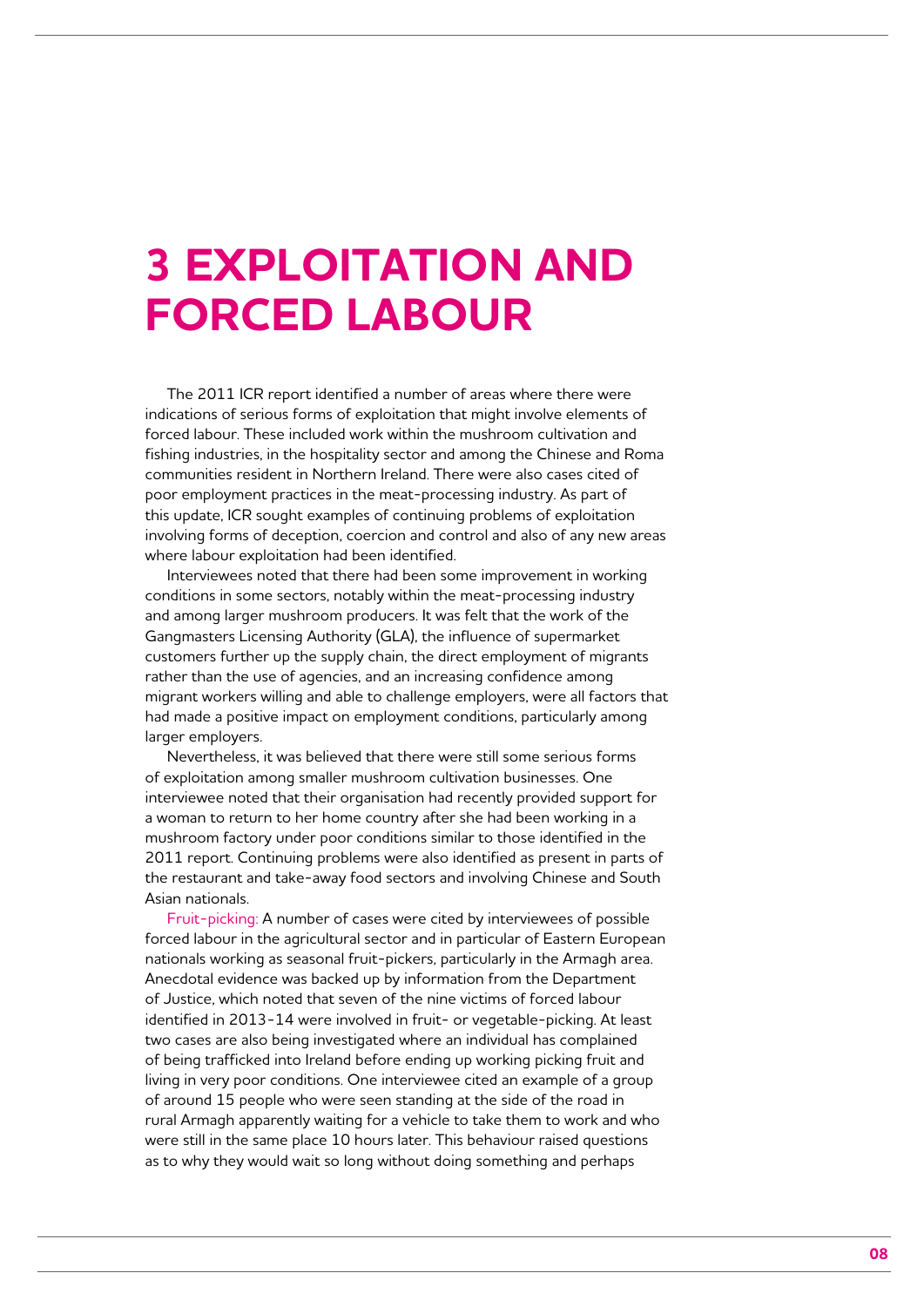also highlights the need for people to be aware of potential signs of unusual behaviour that may be linked to forms of coercion and control.

Fishing: The 2011 report cited concerns about working conditions in the fishing industry, particularly in the Kilkeel area, and some interviewees said that they believed there were still some problems in this sector. ICR was informed that there had been issues in relation to a small number of prawnfishing vessels, with West African and Filipino nationals being identified as the main victims. Another interviewee noted that he had come across a small number of African fishermen who had arrived with a promise of work but when little or none was available, they ended up living on boats and relying on charity. Yet another interviewee cited two cases involving three Filipino nationals who had been rescued from Scottish fishing boats when they were in Irish or Northern Irish waters. Two of the men have been recognised as victims of trafficking by the Home Office and it is expected that the third individual will have similar recognition granted soon.

Shellfish-gathering: Another case that was investigated by the GLA related to the exploitation of workers employed to gather periwinkles at various sites along the coast of Northern Ireland. The workers, who were all Latvians, complained that at one stage they had been left overnight on a small island with only drinking water and polythene sheeting for shelter. The conditions the people worked in were said to be very poor and comparable to those experienced by the Chinese cockle-pickers in Morecombe Bay in England<sup>5</sup>. The GLA prosecuted one Latvian national for 'acting as a gangmaster without a licence' but a decision was taken not to prosecute for any forced labour or trafficking offences as none of the workers was prepared to make a formal complaint. The individual was eventually found not guilty of the gangmaster offence but was convicted of having a prohibited firearm and ammunition.

Recycling: One worker in a Belfast-based charity cited a case of a mixed group of eight Romanian nationals who approached the organisation complaining that they had been collecting recycled goods and had been given food and accommodation but had not been paid. They said that they had been based in England where they had been given new (false) names and identities before they began working. A meeting was arranged with the PSNI, but the Romanians left Northern Ireland before the meeting took place. Another community support worker also cited the recycling industry as a sector that employed relatively large numbers of Eastern Europeans, who were often required to work long hours, although no specific complaints had been made.

Domestic servitude: A small number of people have been identified as being subjected to domestic servitude in Northern Ireland. Women's Aid has provided support for three such women over the past four years from China, India and the Philippines. In each of these cases, the women had been enslaved for between two and four years before being rescued.

Cannabis cultivation: There was some evidence of Chinese and Vietnamese nationals being employed to grow cannabis plants<sup>6</sup>. It was noted that such people may not be included in the numbers of recovered victims as some may deny that they have been trafficked and will be treated as criminally liable for prosecution for the illegal cultivation of plants. An example recounted by one interviewee revealed something of the complexity between trafficking and different forms of labour exploitation. A number of people were arrested for cannabis cultivation following a police raid, but subsequent interviews revealed that three of the women among those arrested had initially been trafficked into the UK to work in the sex industry at an early age. They had subsequently met partners and had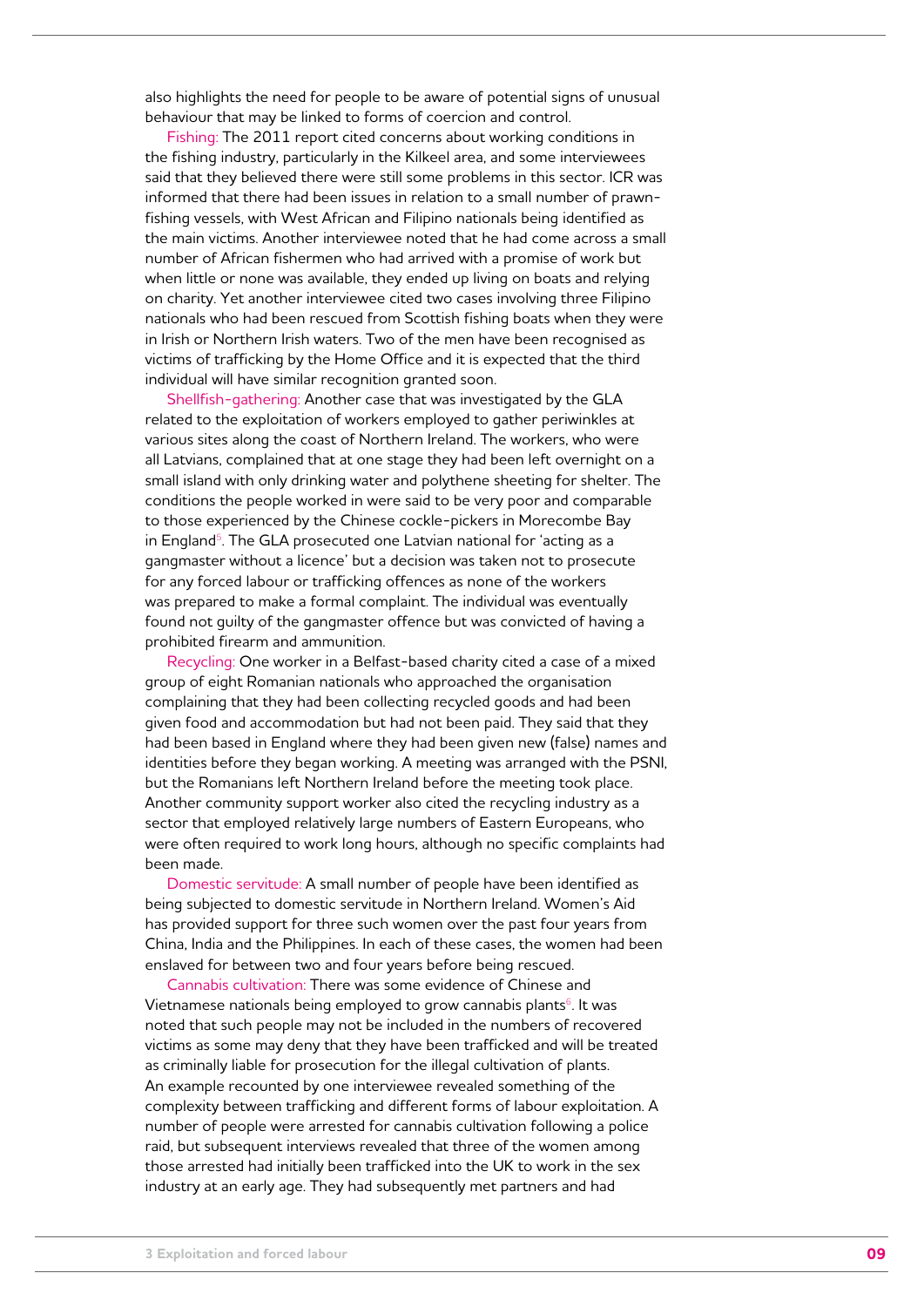children, and then moved to Northern Ireland where they ended up growing cannabis plants. Although it is not suggested that they had been trafficked to Northern Ireland, the fact that they were initially trafficked into the UK may have had an impact on their options for working legally. One of the three women had since been deported, one had been imprisoned but later moved to England, while the third settled in Northern Ireland.

Roma: One case that has been identified as involving trafficking for forced labour related to apple-picking. Six of the seven identified victims were Romanian Roma who had been trafficked into Ireland and who were being exploited by Romanian Roma gangmasters. Each of the six men gave interviews to the police but would not sign complaint forms due to fear of the consequences. All were provided with assisted repatriation to Romania. It was also noted that many Roma in Belfast were working under poor conditions washing cars and in construction. However, it was also noted that there were some indications that those Roma who had lived in Belfast for a longer period were becoming better integrated and were more willing and able to enter the wider labour market.

Asylum-seekers: There were some concerns raised about the vulnerability of sections of the Somali community, which has been established in Belfast over the past few years. In particular, it was noted that some young men had had their requests for refugee status turned down but were not being removed from the UK due to the situation in Somalia. This left them in a position where they could not work legally, and nor could they access any benefits, forcing them to rely on other members of the community for support or to work informally. While Somalis were the main nationality cited in this case, it was also claimed that there were people from other African countries, such as Sudan and Zimbabwe, in a similar situation. The potential for refugees and asylum-seekers to be subject to forced labour and other modern forms of slavery has also been noted in England<sup>7</sup>, and it remains an area where the vulnerability of individuals may make them particularly susceptible to serious exploitation.

Sex work and other work: Although the JRF project has not included the sex industry within its remit, the ICR was made aware of several cases indicating how the boundaries between sex work and other forms of forced labour may be porous. One case relating to cannabis cultivation (outlined above) involved women who had originally been trafficked to work in the sex industry; one of the cases of domestic servitude involved a women who was given the option of being a sex worker or of working as a housekeeper in a brothel (she chose the latter); while a third case involved a women who had been involved in sex work but was deemed to be too old to continue and was subsequently forced to manage and run the brothel she had previously worked in. These examples illustrate how women may be moved from one form of enforced labour to another; how the sex industry is not separate from other areas that utilise forced labour; and that the sex industry itself may involve different forms of forced labour.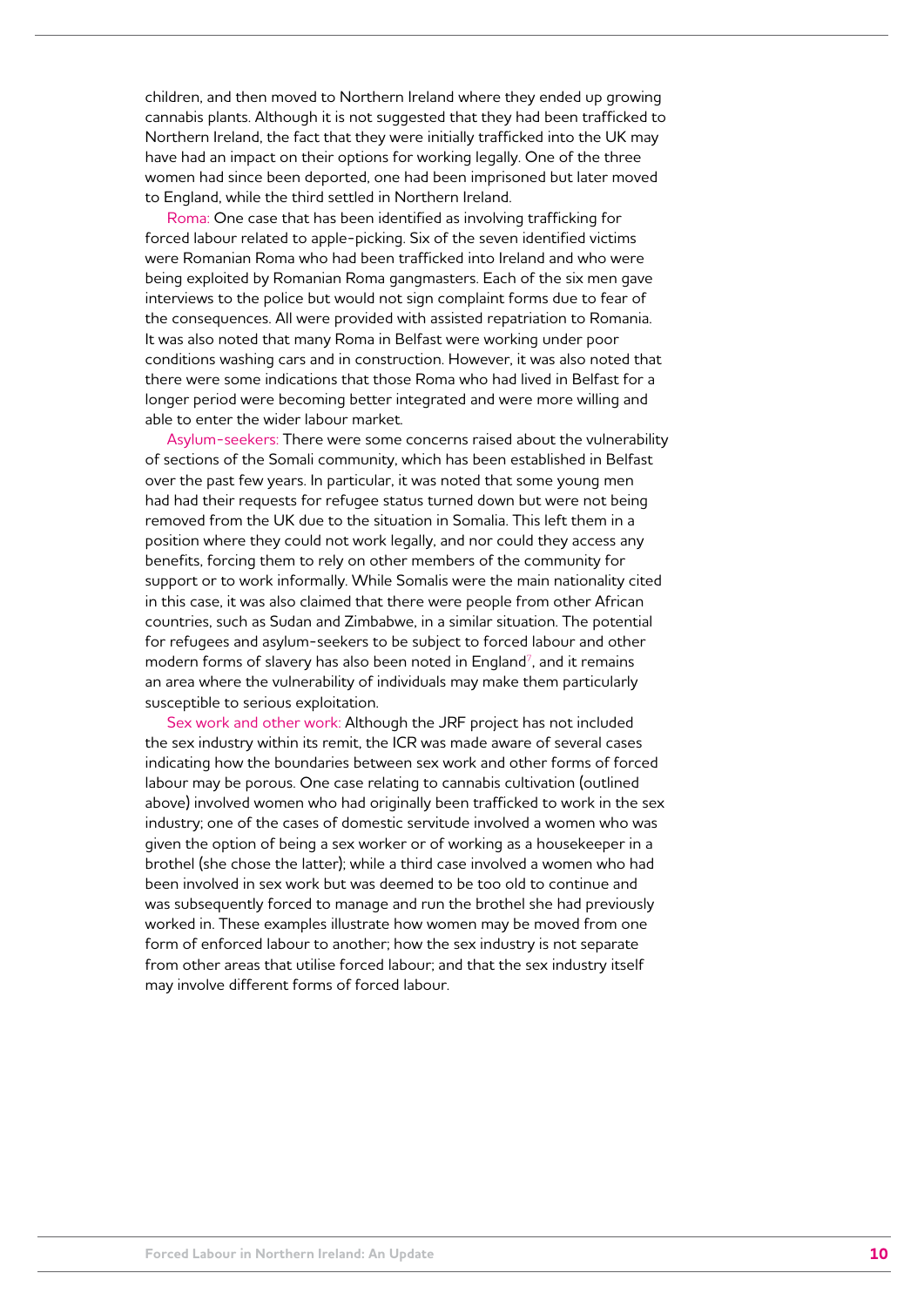Cross-border: A further factor that was considered to complicate the investigation into the shellfish-gathering case above was that the workers were based in Dundalk in the Republic of Ireland, but were working in Northern Ireland. The issue of any cross-border dimension to forced labour was raised in the 2011 report and a small number of examples were cited where workers had been moved between jurisdictions in Ireland. This current review found a number of other examples where people complained of being trafficked and moved between jurisdictions or, as in the periwinkle case, where there was clearly a cross-border dimension. These included cases of people being trafficked across the border from South to North to pick fruit and also some indication of people being moved in the other direction to work in cannabis cultivation.

Victims: Many people noted that it continued to prove difficult to persuade potential victims to make a formal complaint about the exploitation they may be experiencing. Some interviewees noted that some of those working under forms of exploitation did not consider themselves to be 'victims', while others acknowledged the poor conditions, but argued that it was still better than conditions back home. Some were simply too frightened about the implications to themselves or their families to make a complaint.

#### **Summary**

Those who were interviewed for this review noted that it remained difficult to identify many clear cases of forced labour in Northern Ireland. However, they noted a diverse range of examples of exploitation that raised concerns among people working in statutory agencies and the voluntary sector, and these appear to have occurred in a wider range of employment sectors than had been identified in the 2011 ICR report.

The general consensus was that forced labour remained a problem in Northern Ireland, and that it was not confined to discrete work sectors; nor to specific geographical areas; nor to specific groups of people. It was perceived as a problem that remained in the shadows and on the geographical and social margins of Northern Irish society. Many people also believed that as long as few cases of forced labour were identified or recorded, it would remain unacknowledged; and as long as it remained unacknowledged, limited resources would be devoted to it and thus few cases identified. A number of people said that they feared it would take a case like the Morecambe Bay cockle-pickers in England (see above) to raise the profile of forced labour among the wider public in Northern Ireland.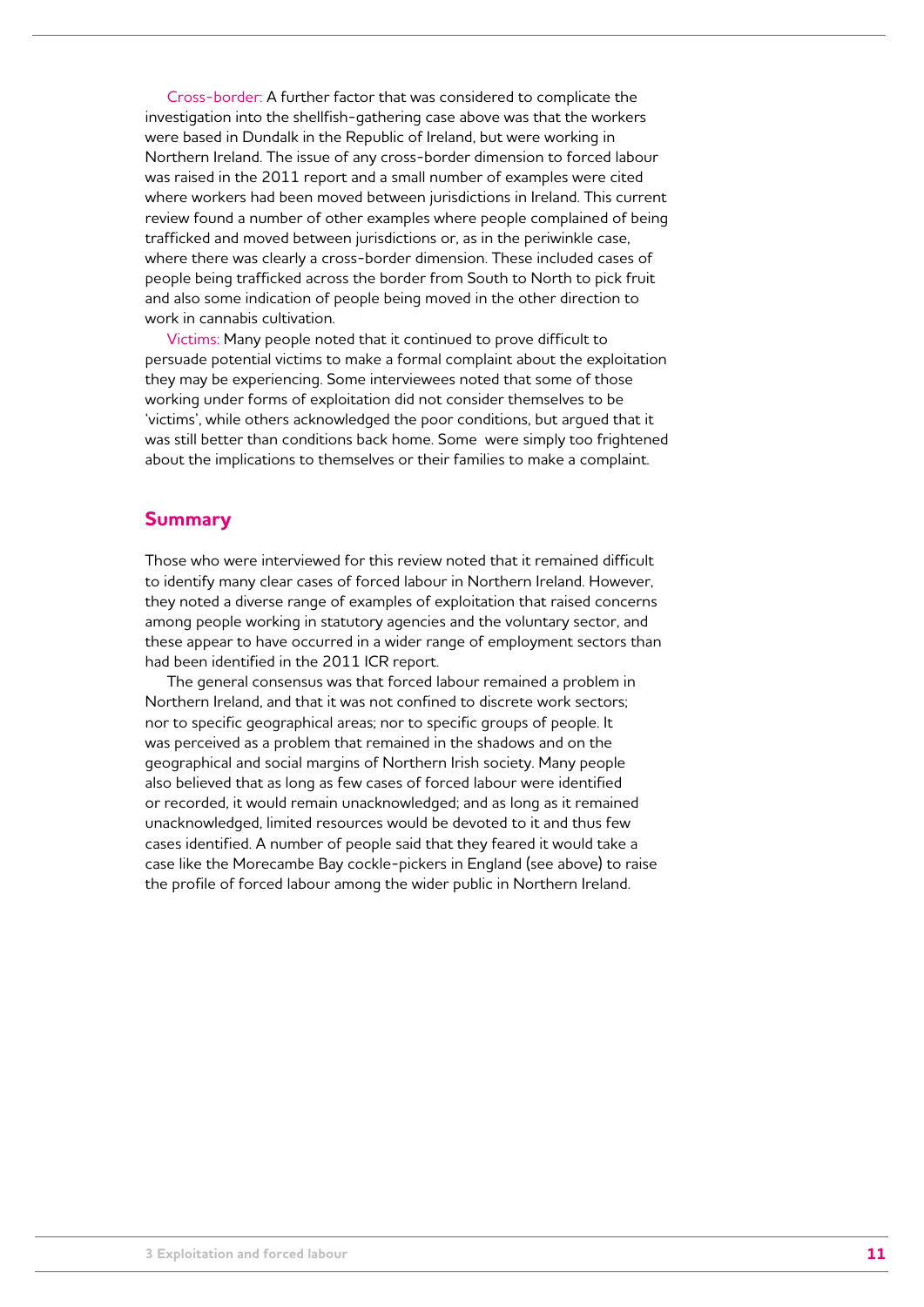# **4 Trafficking of children for forced labour**

The figures for the number of recovered potential victims of human trafficking have been broken down since 2011-12 to identify the number of both adults and minors. In that year, eight of the 33 victims were minors, in 2012-13 two of the 16 victims were minors, while figures provided by the Department of Justice for 1 April 2013 to 31 March 2014 reveal that 18 of the 38 victims were minors $8$ .

The UK figures for potential child victims of trafficking indicate that nearly 40% were trafficked for forms of labour exploitation rather than for sexual exploitation. For example, in 2011-12, 98 of 371 children referred to the National Referral Mechanism were identified as victims of labour exploitation, while a further 44 had been trafficked for domestic servitude, compared with 101 who had been trafficked for sexual exploitation. In a further 127 cases, the form of exploitation had not been identified<sup>9</sup>. However, there is no evidence of trafficking for labour exploitation among those minors trafficked into Northern Ireland.

In 2011, Barnardo's and NSPCC Northern Ireland published a policy and practice paper related to separated children and trafficking in Northern Ireland to raise awareness of the issue. The paper noted that only one child had 'been conclusively identified as a victim of trafficking' between April 2009 and  $2011^{10}$ , but also noted that this was a 'hidden problem and difficult to identify' and recommended a number of actions designed to raise awareness of the issue including better collation of accurate information.

In April 2012, the Health and Social Care Board (HSCB) Northern Ireland began the formal collection of statistics on separated children. Data was made available for the 18-month period between 1 April 2012 and 30 September 2013. The HSCB identified four cases during this period where the trafficking of children was either suspected or confirmed. All were Chinese; three were female, one male; two were aged 17 years old and two aged 16. In all cases the form of exploitation was unknown or unconfirmed. Figures from the Department of Justice for 1 April to 8 January 2014 indicated that 10 of the potential victims of trafficking who were minors were identified as being subjected to sexual exploitation while in the case of the other eight, the form of exploitation was recorded as unknown. In previous years, the form of exploitation had not been recorded.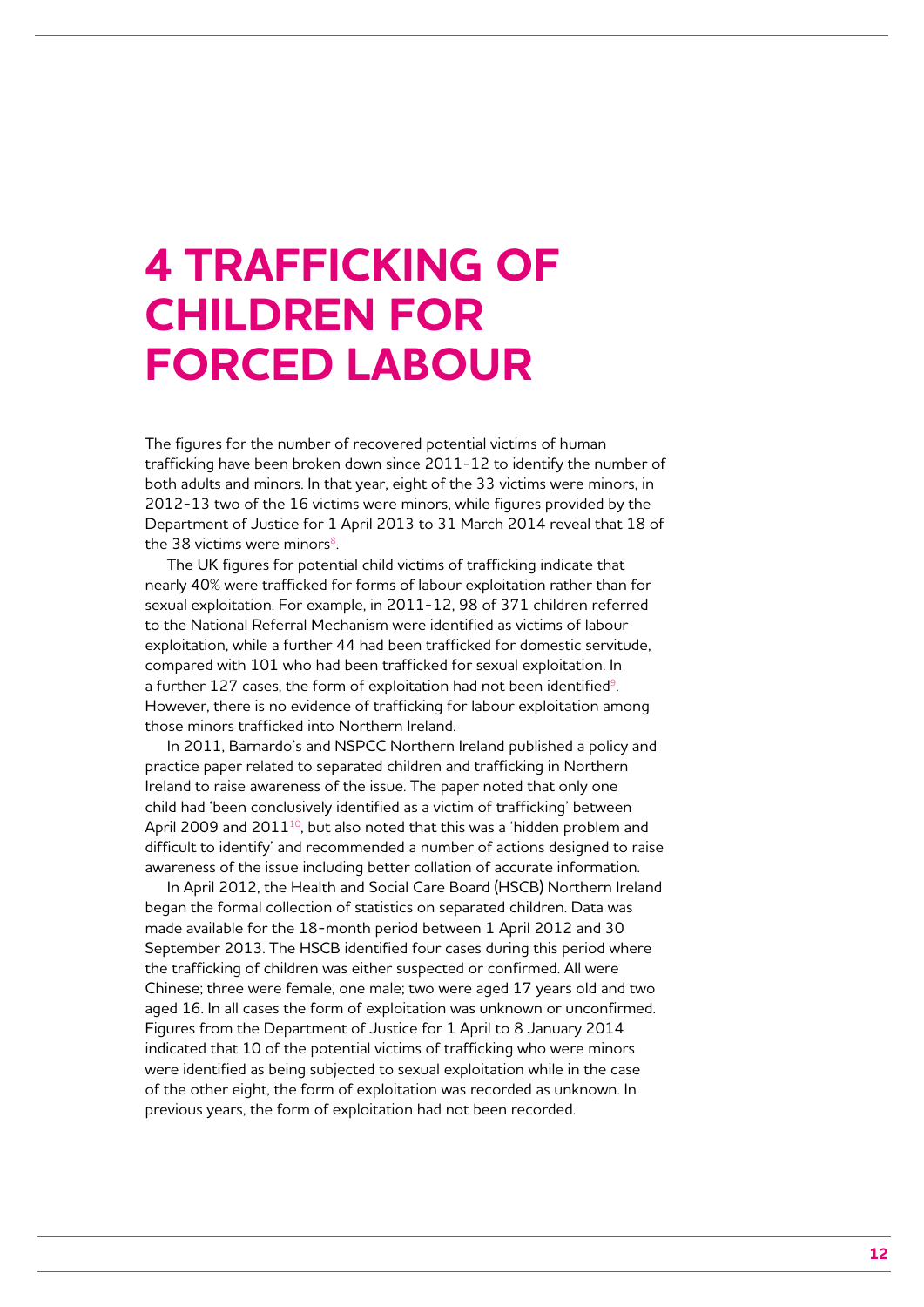In a follow up telephone interview in January 2014 Barnardo's noted that it had some evidence of a very small number of children, who were UK nationals from Northern Ireland, being trafficked and that all were being trafficked for sexual exploitation in Northern Ireland.

#### **Summary**

There is little evidence to date that children are being exploited for forced labour in Northern Ireland. However, a growing number of children are being identified as potential victims of human trafficking and in a number of these cases, the type of exploitation that they might be subjected to has not been identified and therefore there is a possibility that these young people could have been potential victims of forced labour.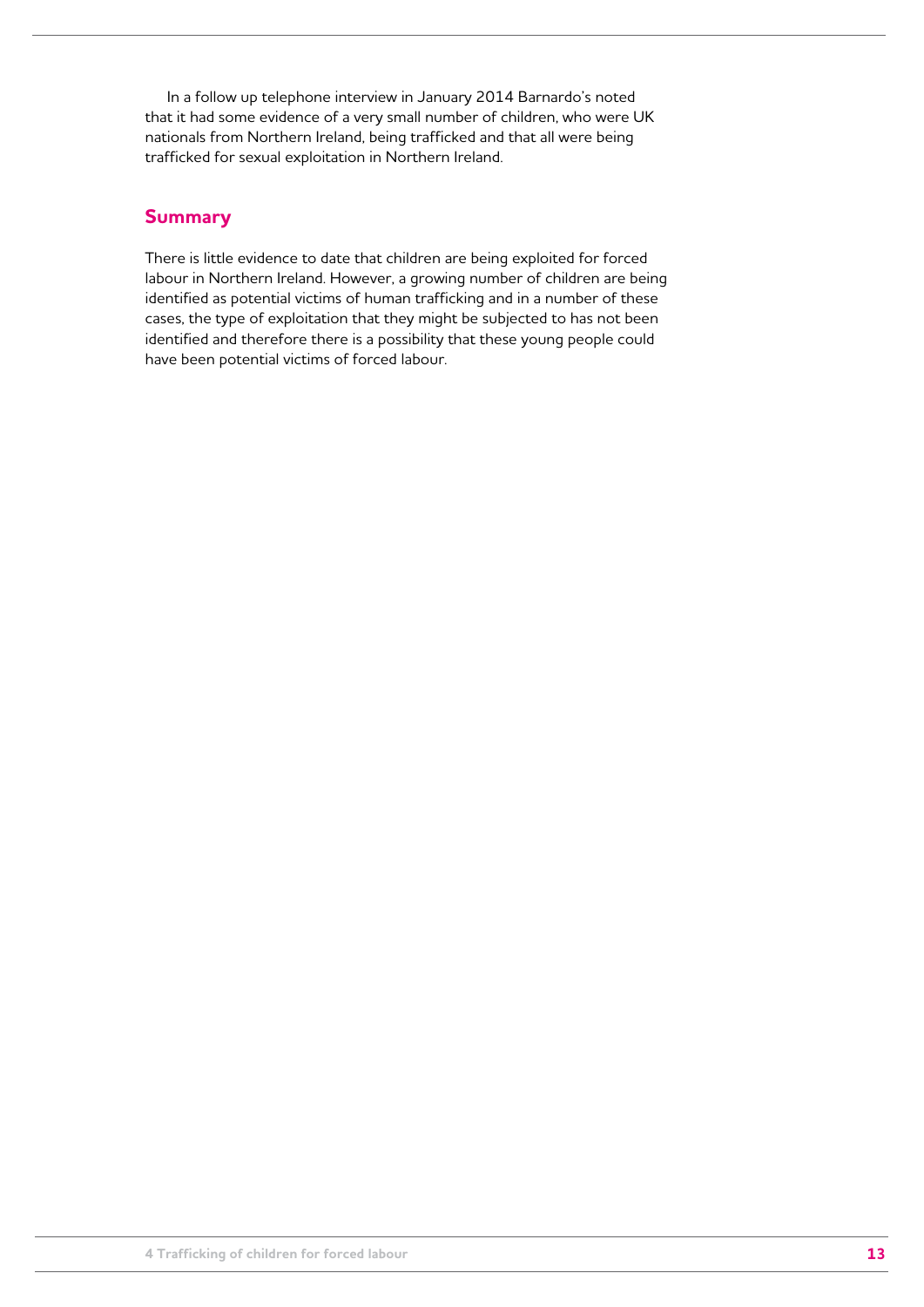# **5 Responding to forced labour**

The 2011 ICR report noted a limited awareness of the problems of the exploitation of vulnerable workers involving forced labour among policymakers and, although there was some recognition of the problem of human trafficking, policy responses had largely focused on trafficking for sexual exploitation rather than other forms of labour exploitation. Since that time, there have been several policy developments and initiatives related to forced labour, but most have been primarily framed as a response to human trafficking in which the issue of forced labour has been included as one form of exploitation that victims of trafficking may experience. This seems to be in part at least because most developments have been initiated by the Department of Justice (DoJ) or from a criminal justice perspective, rather than from the perspective of employment regulation.

The 2011 report made a number of recommendations to the Department for Employment and Learning (DEL) and the Office of the First Minister and Deputy First Minister, as well as bodies such as Belfast City Council and the trade union movement, and while the DoJ has taken a lead on matters relating to human trafficking in general, limited progress has been made in responding to the recommendations made in the 2011 report that relate specifically to the issue of forced labour.

The initiatives that have been taken forward include:

- **•** publication of a *Human Trafficking and Exploitation Action Plan* for 2014-15 by the  $DoJ<sup>11</sup>$
- **•** human trafficking identified by the OCTF as a key priority
- **•** a Private Member's Bill to combat human trafficking and exploitation introduced into Stormont in June 2013
- **•** DoJ consultation launched in January 2014 on strengthening the legal response to human trafficking and slavery to bring the legal regime in Northern Ireland into line with that proposed by the Home Office for England and Wales.

#### **Legislation**

A Private Member's Bill on human trafficking and exploitation was published by Lord Morrow in 2013, and at the time of writing (April 2014) the bill was being considered by the Northern Ireland Assembly. The initial draft of the bill made no reference to forced labour but consultation responses, including that by JRF, led to the bill being expanded to include 'measures to prevent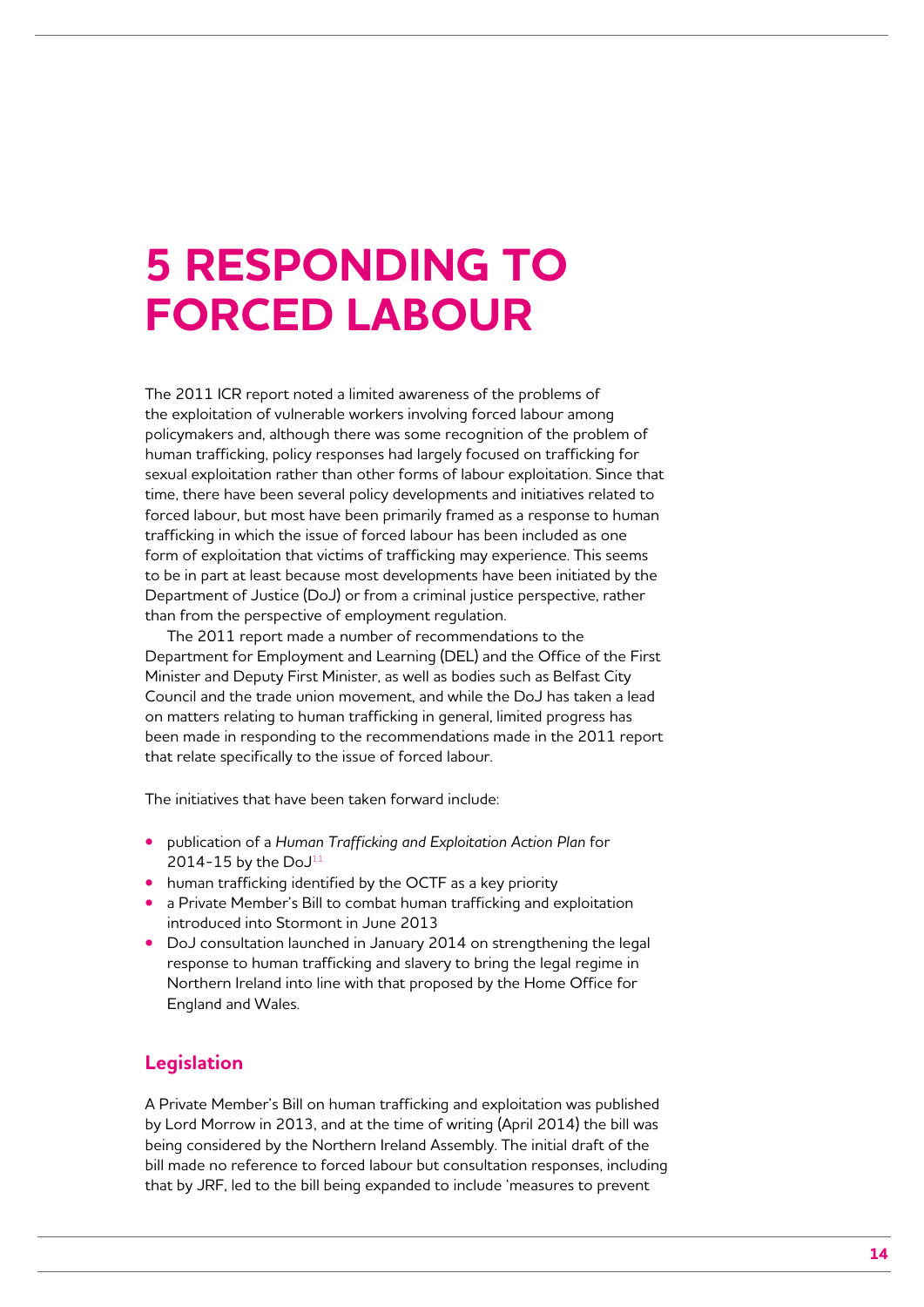and combat human trafficking and slavery'. However, as noted by JRF in its response to the Committee for Justice, it was felt that the bill could go still further in extending the rights of victims of forced labour, in improving capacity and ability for investigation and prosecution, and in engaging with the private sector to prevent and respond to forced labour.

In December 2013, the Home Secretary published a draft Modern Slavery Bill<sup>12</sup>, which proposes a range of measures designed to consolidate slavery and trafficking offences; increase maximum sentences; introduce a range of civil orders; improve reporting and recording of cases involving victims of trafficking; and create the post of anti-slavery commissioner. As the proposed legislation would only extend to England and Wales, the DoJ published its own consultation document on how best to respond to the UK government's proposals at a time when the Morrow bill is still being considered by the Assembly<sup>13</sup>. The current proposals from the DoJ aspire to include some of the proposals from the UK Government's draft bill into the Private Member's Bill and so have a single statute regulating all aspects of human trafficking and modern slavery and that the revised and amended Private Member's Bill will be enacted by December 2014.

One limiting factor with both the current Private Member's Bill and the proposals being consulted on by the DoJ is that they separate the process of human trafficking and the practice of holding people in modern forms of slavery. The two issues are treated as linked but separate, but the experience of being trafficked is considered to be more serious that the experience of being subjected to forced labour and other forms of modern slavery. This is illustrated by the fact that the victims of human trafficking are provided with greater support and assistance than individuals who have been subjected to forms of forced labour but who have not been trafficked. The UK Government's draft Modern Slavery Bill takes a somewhat different approach. It begins by stating that 'modern slavery encompasses human trafficking, slavery, forced labour and domestic servitude'<sup>14</sup>. This approach shifts the primary focus onto the experiences of those who are subjected to various forms of enslavement, and trafficking becomes one of the processes by which people are moved into or between forms of slavery.

**The Department of Justice should follow the lead of the Home Office and develop a legal and policy framework that is designed to tackle all modern forms of slavery. Such an approach would ensure that the focus of law, policy and practice is more closely orientated to the victims of modern forms of slavery, rather than the process of trafficking, and that victims of all types of modern slavery (forced labour, work in the sex industry, domestic servitude) would be treated in a similar manner.** 

#### **Policy developments**

The DoJ produced its first *Human Trafficking Action Plan 2013-14* in May 2013 while the second action plan, published on 2 June 2014 had its scope extended to cover both human trafficking and wider forms of exploitation $15$ . The first action plan had limited reference to forced labour, but did list one outcome as an undertaking: 'a review of measures for trafficked victims of labour exploitation in Employment Tribunals'<sup>16</sup>, which was one of the recommendations in the 2011 ICR report. This work is part of the wider review of the rules governing employment tribunals currently being carried out by DEL. The intention is to create a set of tribunal rules that are appropriate to Northern Ireland, and that take into account learning from developments elsewhere in the UK to facilitate more efficient and effective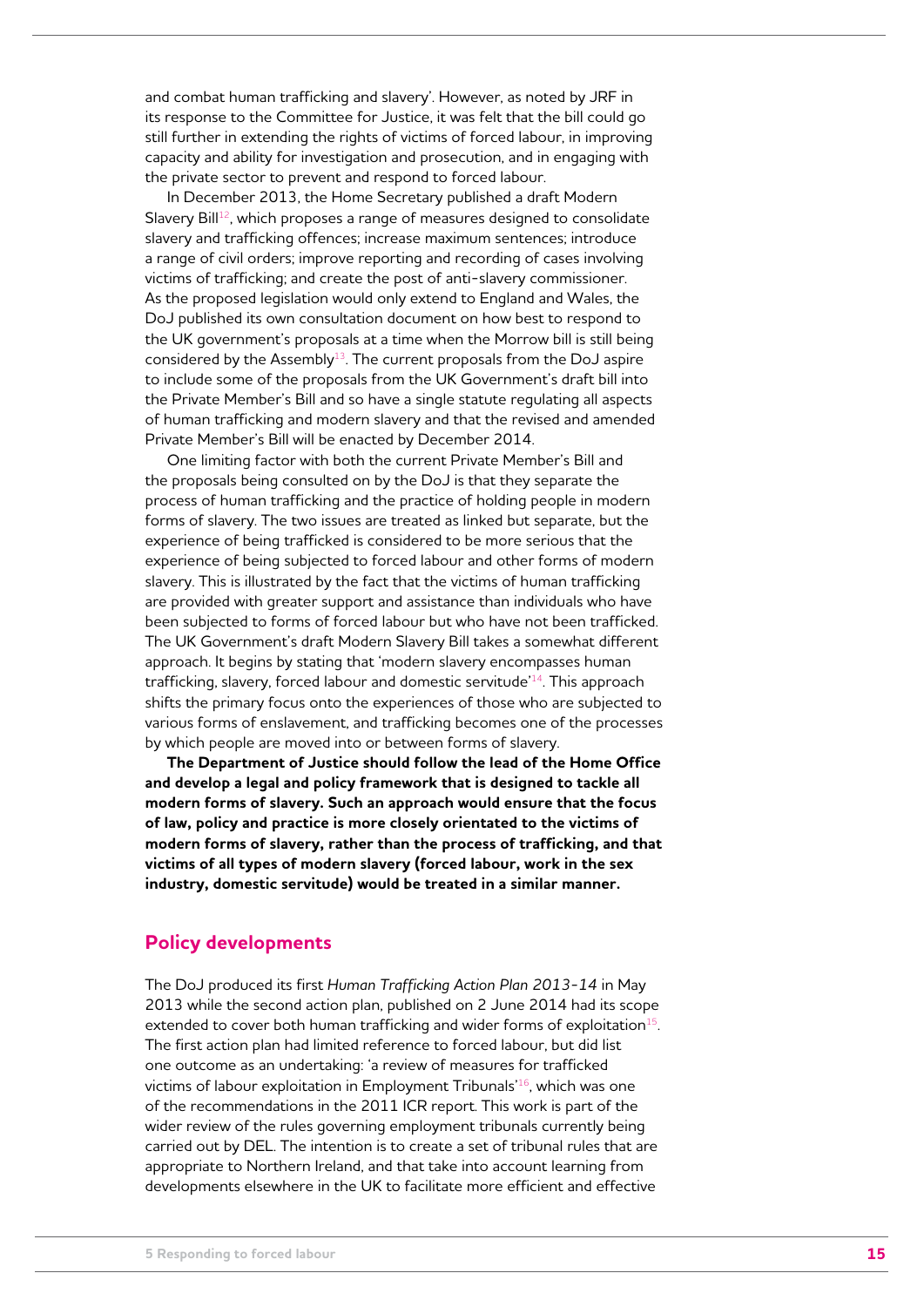management of cases. DEL intends to publish revised rules for employment tribunals which would be for consultation with the aim of having the new rules operational by 2015.

The second action plan is more inclusive and wide-ranging insofar as there are numerous references to initiatives to challenge forced labour and modern slavery. These include a commitment to work with Lord Morrow to extend the remit of his Private Member's Bill to create a single, consolidated offence of human trafficking for any kind of exploitation and to increase the penalties for human trafficking and slavery offences by December 2014. It also includes provision for additional training for police officers, prosecutors and GLA officers, as well as awareness-raising training for civil society groups and GP surgeries, educational work in schools and work with employers. Finally the action plan includes provisions designed to improve cross-border co-operation to tackle human trafficking and modern slavery.

The 2014-15 action plan thus takes a significant step in committing the DoJ and criminal justice agencies to a more holistic approach to human trafficking and modern forms of slavery. However, it remains to be seen how this translates into effective practice. There remain some inconsistencies in its use of the terms 'slavery', 'modern slavery', 'forced labour' and 'exploitation', which are used seemingly interchangeably. It is also worth noting that the section outlining proposed actions to protect and support victims only refers to the victims of human trafficking and thus potentially differentiates between those victims of forced labour and other modern slavery offences who have been subject to trafficking and those who may not. This was a concern raised by JRF when giving evidence to the Justice Committee in relation to Lord Morrow's Private Member's Bill.

**The Department of Justice's 2014-15 action plan is a significant step forward in criminal justice responses to forced labour. However, ICR believes that future action plans should be more consistent in ensuring that all initiatives are framed as an inclusive response to all aspects of all modern forms of slavery.** 

The OCTF's Annual Report and Threat Assessment provides an annual update on numbers of people identified as being trafficked. It includes a section on 'organised immigration crime and human exploitation', although the (limited) references to labour exploitation are to be found in a section entitled 'Human exploitation – human trafficking and vice'. In this section of the 2012 Annual Report, it was noted that 'there are an increasing number of cases of human trafficking for labour exploitation being discovered'<sup>17</sup>. The 2013 Annual Report merely noted that 'cases of human trafficking for labour exploitation have also been noted'<sup>18</sup>. Although this may well reflect the small numbers of people identified as being trafficked for forced labour, it also suggests that forced labour is an area of limited interest for the OCTF. This largely reflects the views of a high proportion of interviewees, who felt that forced labour was still considered a relatively minor issue and therefore was given little attention or resourcing and thus would remain a minor issue. However, as noted above, there was an increase in the number of people identified as being trafficked for forced labour in 2013 and the small number of cases may be a reflection more of the lack of investigative focus than the true situation on the ground.

The publication by the Public Prosecution Service (PPS), *Policy for Prosecuting Cases of Human Trafficking*<sup>19</sup> outlines the PPS's approach to responding to cases of trafficking and to victims of trafficking. This document explicitly includes forced labour as one of the core forms of exploitation that might be linked to human trafficking and provides a clear overview of the constituent elements of forced labour<sup>20</sup>. However, it is worth noting that the specific legislation outlawing forced labour in the UK,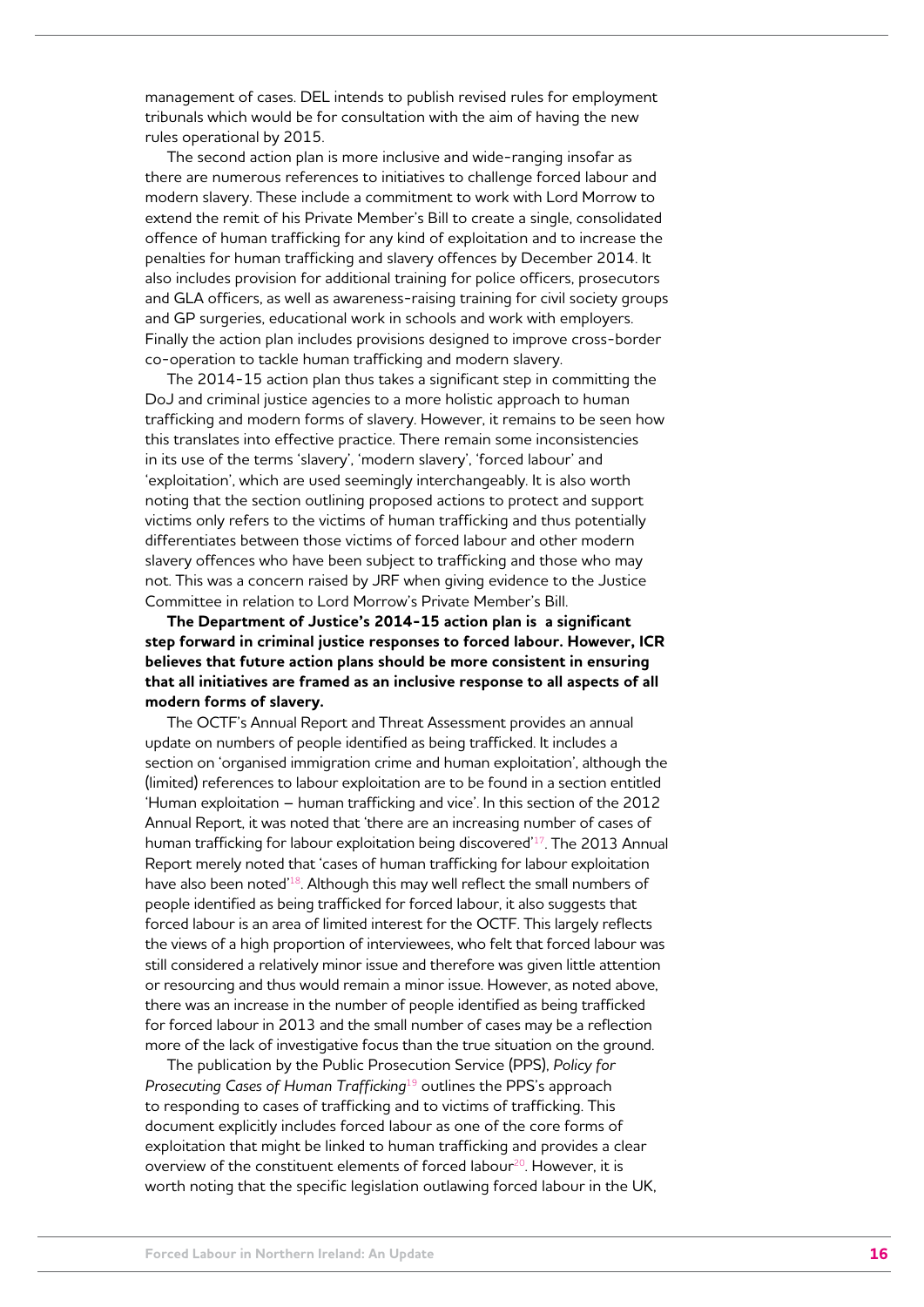the 2009 Coroners and Justice Act, is not cited as a main piece of relevant legislation, although it is referred to in an appendix. Thus the policy implicitly distinguishes between cases of forced labour that involve human trafficking and those that may not.

**Increasingly, policy developments in the UK are moving towards a single integrated approach to issues related to all modern forms of slavery, including human trafficking. It would be useful for the PPS to review its policy on trafficking so that it more clearly extends to cover all modern forms of slavery, including forced labour.** 

DEL had prepared a Migrant Workers' Strategy and Action Plan that was updated in March 2009. This covered a range of issues including informationgathering, identifying best practice and addressing issues relating to employment inspection and enforcement. Since 2011, the work on migration issues has been carried out through the Northern Ireland Strategic Migration Partnership (NISMP); however, there does not appear to have been any formal update of the Migrant Workers' Strategy since 2009. Recent research by NISMP has highlighted continuing challenges for the effective enforcement of employment rights $21$  and which suggests the continuing need for a strategic framework that focuses on all issues related to migrant workers.

**The NI Strategic Migration Partnership should review the impact and application of the 2009 Migrant Workers' Strategy with a view to preparing an updated version relevant to the current socio-economic environment and which includes actions designed to respond to forced labour and all modern forms of slavery.**

#### **Networking**

The 2011 ICR report made a number of recommendations that highlighted the need for joined-up responses to forced labour and for the involvement of the community and voluntary sector in developing responses to forced labour. There are now a variety of initiatives in this regard. Governmental responses are co-ordinated through the Inter-Departmental Ministerial Group on Human Trafficking, while criminal justice responses to human trafficking and labour exploitation have been co-ordinated through the Organised Crime Task Force, which was set up in 2000.

The DoJ also formed a Non-governmental Organisations (NGOs) Engagement Group on Human Trafficking in 2012<sup>22</sup>, which includes a wide range of NGOs with a range of interests and areas of focus. However, interviewees believed that this body was too focused on trafficking for sexual exploitation and had given little consideration to issues of forced labour.

The Department for Employment and Learning had been acting as the policy lead on issues relating to migrant workers but since 2011 has worked through the NISMP on all work related to migration issues $^{23}$ . DEL decided to work through the NISMP because it had broad political, institutional and departmental support and engagement and was thus considered to be the most effective vehicle for issues relating to migrant workers. The NISMP includes political, statutory and voluntary sector representation and has looked at a number of areas related to employment regulation. Several interviewees stated that the NISMP was becoming more effective in responding to its remit, but also noted that it had given little consideration to issues of forced labour and other forms of serious labour exploitation to date.

Thus while various networks have been established in which issues related to forced labour could be raised and addressed, the issue does not appear to have been given much consideration to date.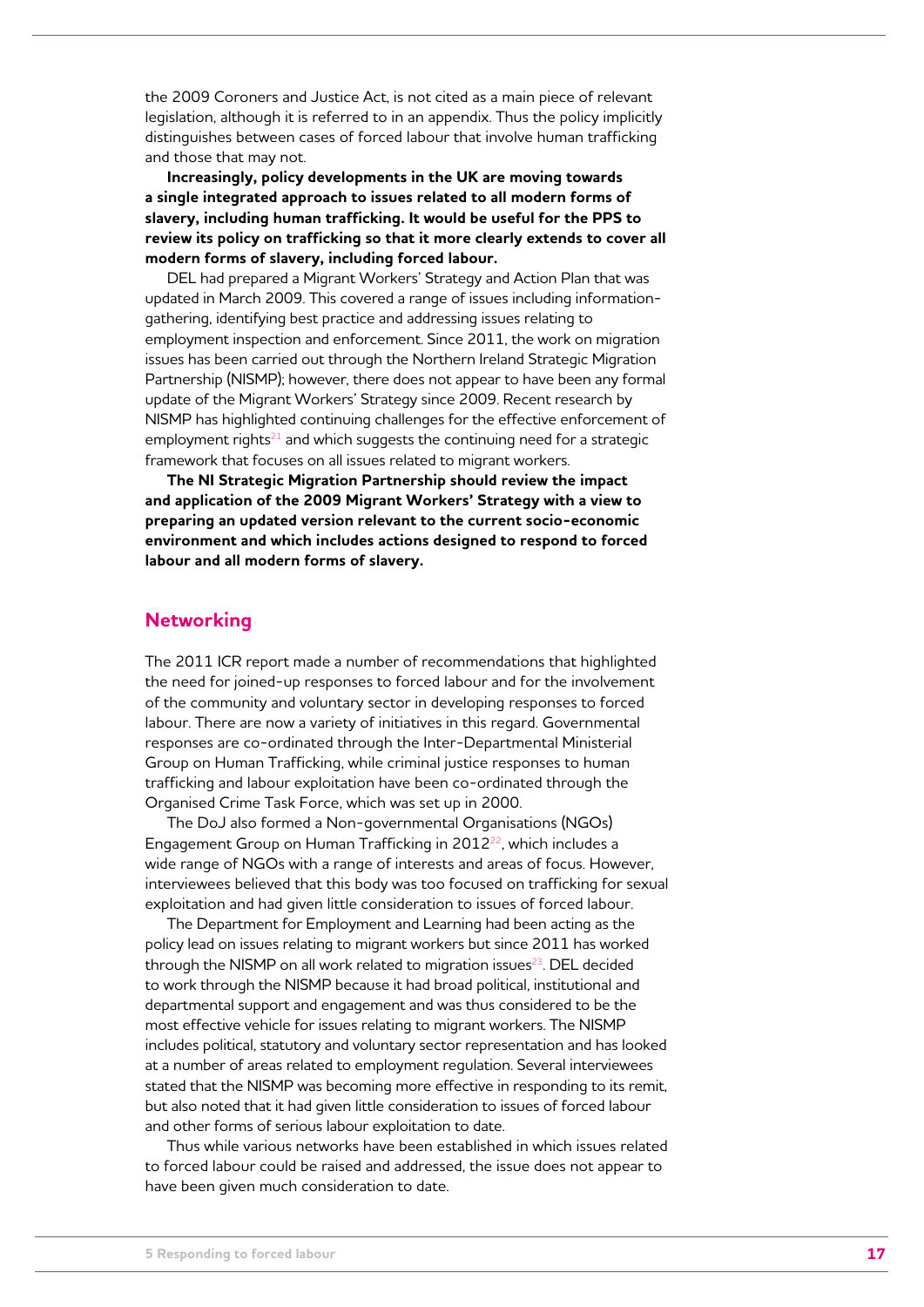It is also worth noting that interviewees cited a small number of examples of exploitation that straddled the border between Northern Ireland and the Republic, and also noted limitations and restrictions that impede the development of effective cross-border responses. It is significant therefore that the 2014-15 DoJ Action Plan on Human Trafficking and Exploitation includes a commitment to convene a cross-border forum on forced labour in Autumn 2014, which will help to build Ireland-wide networks on this issue.

#### **Awareness-raising and training**

The 2011 ICR report recommended that the Office of the First Minister and Deputy First Minister and DEL should organise an awareness campaign that built on the Blue Blindfold campaign<sup>24</sup>. In fact, the DoJ launched a new campaign to raise awareness of human trafficking in January 2013<sup>25</sup>, which included a Crimestoppers video on YouTube, radio advertising, and the use of social media and posters and flyers throughout Northern Ireland. The DoJ was also involved in the production and distribution of an educational resource pack on human trafficking for teachers of Year 10 pupils<sup>26</sup>, and the 2014-15 Action Plan on Human Trafficking and Exploitation includes a commitment to further promote educational work on human trafficking and modern slavery within secondary schools<sup>27</sup>.

The PSNI has responded to the issue of trafficking and forced labour via a number of initiatives. The lead police response to cases of forced labour in Northern Ireland is through the work of the Organised Crime Unit and through that unit's participation in the OCTF. The PSNI also works on a UK-wide basis through the Association of Chief Police Officers and on an Ireland-wide basis with An Garda Siochana on issues related to human trafficking and forced labour. The PSNI has also developed a mandatory online training package on human trafficking for all officers and second-level training on the subject for CID officers. Furthermore, the PSNI has produced an Operational Field Guide to human trafficking and labour exploitation, which has been distributed to 4,000 front-line staff.

#### **Summary**

There are a wide range of ongoing initiatives that are designed to respond to human trafficking and labour exploitation, including forced labour, in Northern Ireland. These include policy documents and action plans, networks, training and awareness programmes and a commitment to review and extend legislative provision. Some of these initiatives build on some of the recommendations made in the 2011 ICR report on forced labour.

**However, it should be emphasised that the driver for these initiatives remains the process of human trafficking rather than the experiences of forced labour.** Many of those who were interviewed noted that there was still limited awareness of, or interest in, issues related to forced labour and modern forms of slavery and that concerns about the exploitation of people through the sex industry was felt to be the driving force behind much of this work. Indeed, the debate on the second reading of the Private Member's Bill on human trafficking and exploitation was almost entirely focused on the clauses related to the regulation of prostitution and only two members of the Legislative Assembly raised the issue of forced labour during the debate.

The next section of this report focuses more specifically on the views of interviewees on steps taken to address issues of forced labour, and steps that need to be taken in addition to those currently under way.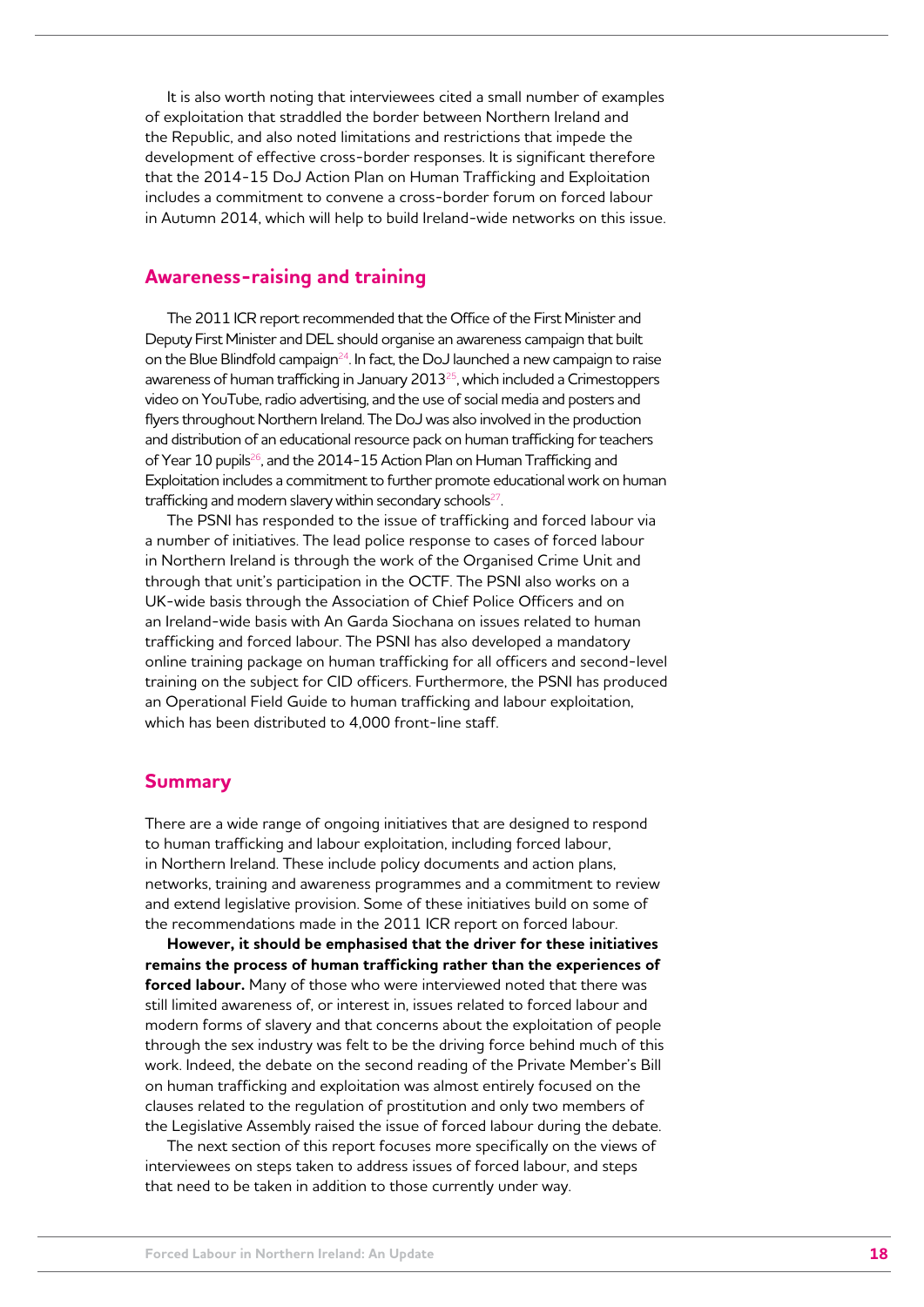## **6 Tackling labour exploitation**

Identifying cases of forced labour can occur either through formal investigation by a statutory agency or by a complaint being made by a victim of exploitation. A number of interviewees noted that there was a strong reliance on people deciding to make an individual complaint of exploitative employment practices in Northern Ireland and a limited and insufficient response to this issue from the perspective of employment regulation and investigation. It was felt that further initiatives should be developed.

A number of interviewees cited the positive work of the Gangmasters Licensing Authority (GLA) in reducing the exploitative practices of gangmasters and poor employment practices in those areas within their remit (agriculture, horticulture, forestry, shellfish-gathering and food and drink processing and packaging). However, all those interviewees who commented on this also argued that the remit of the GLA was too narrow and should be extended to cover other areas of employment, such as construction, catering and cleaning. They also noted that there did not appear to be any political will within the government to extend the remit of the GLA at this time; the UK Government had actually cut back on the resources available to the GLA.

DEL's Employment Agency Inspectorate (EAI) has responsibility for the regulation of agencies that are operating in non-GLA sectors. Such agencies do not have to be licensed, and nor are the EAI's enforcement powers as extensive as the GLA's. The EAI has a risk-based approach to enforcement, and migrant and vulnerable workers are prioritised in the inspection programme.

Two key limiting factors for investigating cases of forced labour were the limited capacity for investigation and for the sharing of information. The potential for identifying cases was further limited by the fact that no agency had specific responsibility for investigating potential cases of forced labour, but rather potential cases might be uncovered through investigation of the activities of gangmasters and employment agencies, forms of tax abuse, immigration matters, or through investigation of potential cases of trafficking. However, lack of training and awareness of issues associated with forced labour, plus limitations on information-sharing mean that potential knowledge may not be passed to a relevant agency or acted upon.

A number of interviewees noted that the current employment regulatory system is very fragmented, with different agencies responsible for different areas of employment regulation, and while some are based in Northern Ireland, others are not. Some, such as the GLA and EAI, have an investigatory role; others do not. This fragmentation was further exacerbated by a lack of information or intelligence-sharing between agencies. For example, the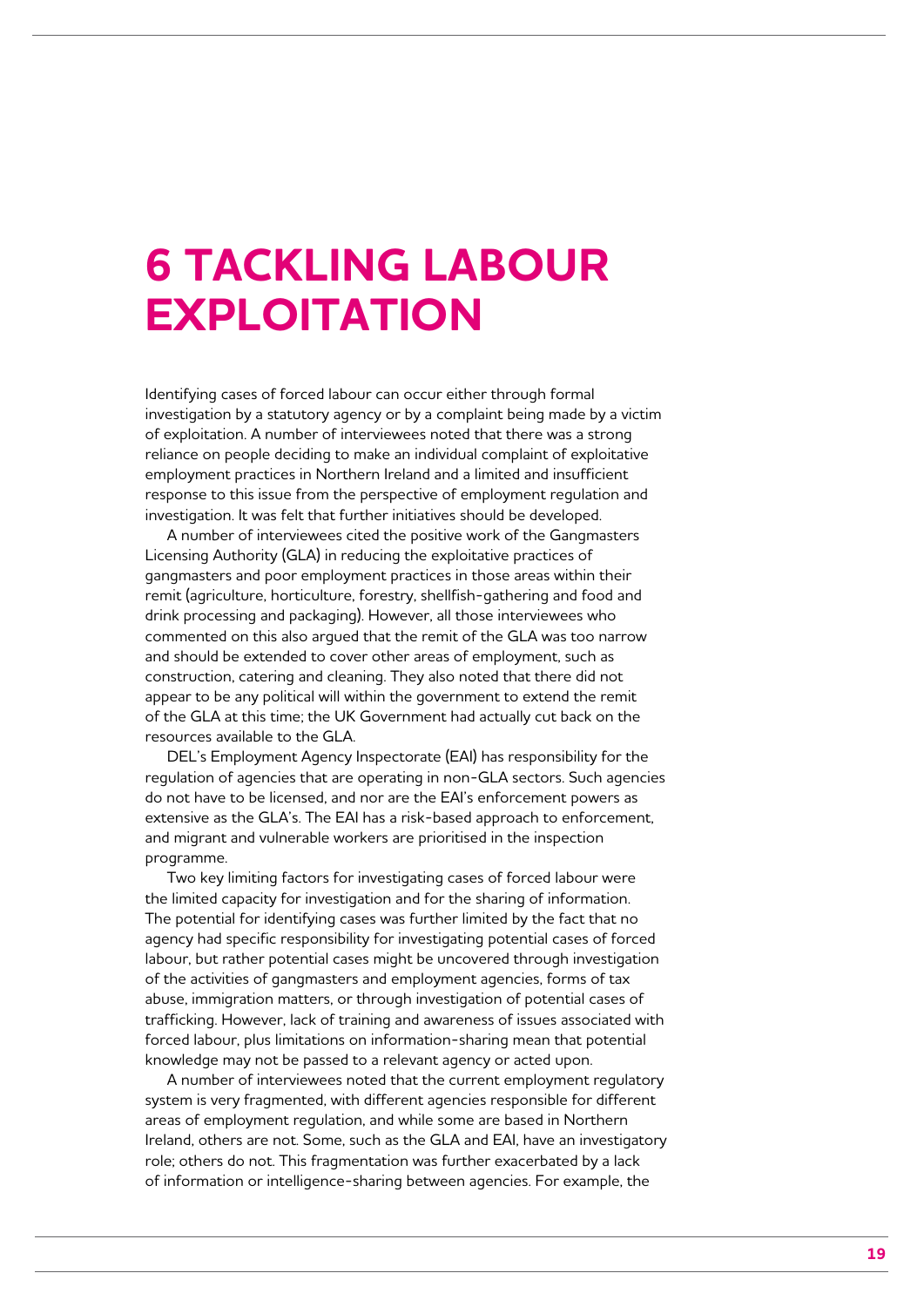GLA has legal authority to share information with other agencies, but not all relevant bodies that deal with issues of employment exploitation have the same powers.

Some interviewees argued that the current system of regulatory bodies worked well for those who were working legally, but acknowledged that there may be gaps in the regulatory system that make it less effective for those who working informally or those subjected to serious exploitation. This may be particularly the case with migrants who have limited English, few local contacts and who may be living and working in more isolated conditions.

It was noted that those agencies with responsibility for investigating employment practices often had a narrowly prescribed remit, which meant that there may be areas of employment that are not effectively investigated or regulated. This may be particularly the case in sectors that are attractive to migrant workers.

There was also limited scope and agreement on sharing intelligence between agencies, and this limits the ability of all agencies to respond and react to forms of employment regulation, although it may be more significant in relation to the employment of migrant workers in general. It also means that there is less likelihood of the various agencies uncovering instances of more serious forms of exploitation.

It was argued that there was a need to review protocols and procedures to enable better joint investigation of potential cases of forced labour that straddle the border between Ireland and Northern Ireland. At present, it can be difficult to investigate cases that involve cross-border labour exploitation, and while agencies are trying to make the system work though informal agreements, the arrangements really need to be addressed from a formal and legal perspective.

The current system of employment regulation is largely focused on individuals making complaints about employment conditions and practices, but in practice few people have come forward. It is assumed that this may in part be due to fear and in part due to a willingness to endure poor conditions because other options may be considered to be worse.

Some attempts have been made to highlight employment rights among migrants. For example, the EAI had, together with the Labour Relations Agency, GLA and Equality Commission for Northern Ireland, organised migrant worker forums to raise awareness of employment rights amongst migrant communities. However, it has proved difficult to reach the people that most need the information. Furthermore, the trade union movement has limited capacity and resources, and these tend to be focused on meeting the needs of their members; thus while the unions may respond to the needs of migrant workers in general, they are not currently engaged on issues related to forced labour.

One current initiative to increase awareness of forms of labour exploitation and how to identify the signs of possible exploitation is the Stronger Together project<sup>28</sup> run by the Association of Labour Providers, GLA and Migrant Help, and which is funded by a number of the large supermarkets. This is a training programme and toolkit that targets employers and labour providers to make them aware of the potential for forms of labour exploitation and control within otherwise compliant and regulated workplaces. The programme is currently being rolled out in the food and agriculture sectors across the UK.

The ongoing review of rules governing employment tribunals may have some impact on the ability of exploited workers to take a case against their employers, but it is questionable how much it will affect those who have been subjected to more serious forms of labour exploitation or forced labour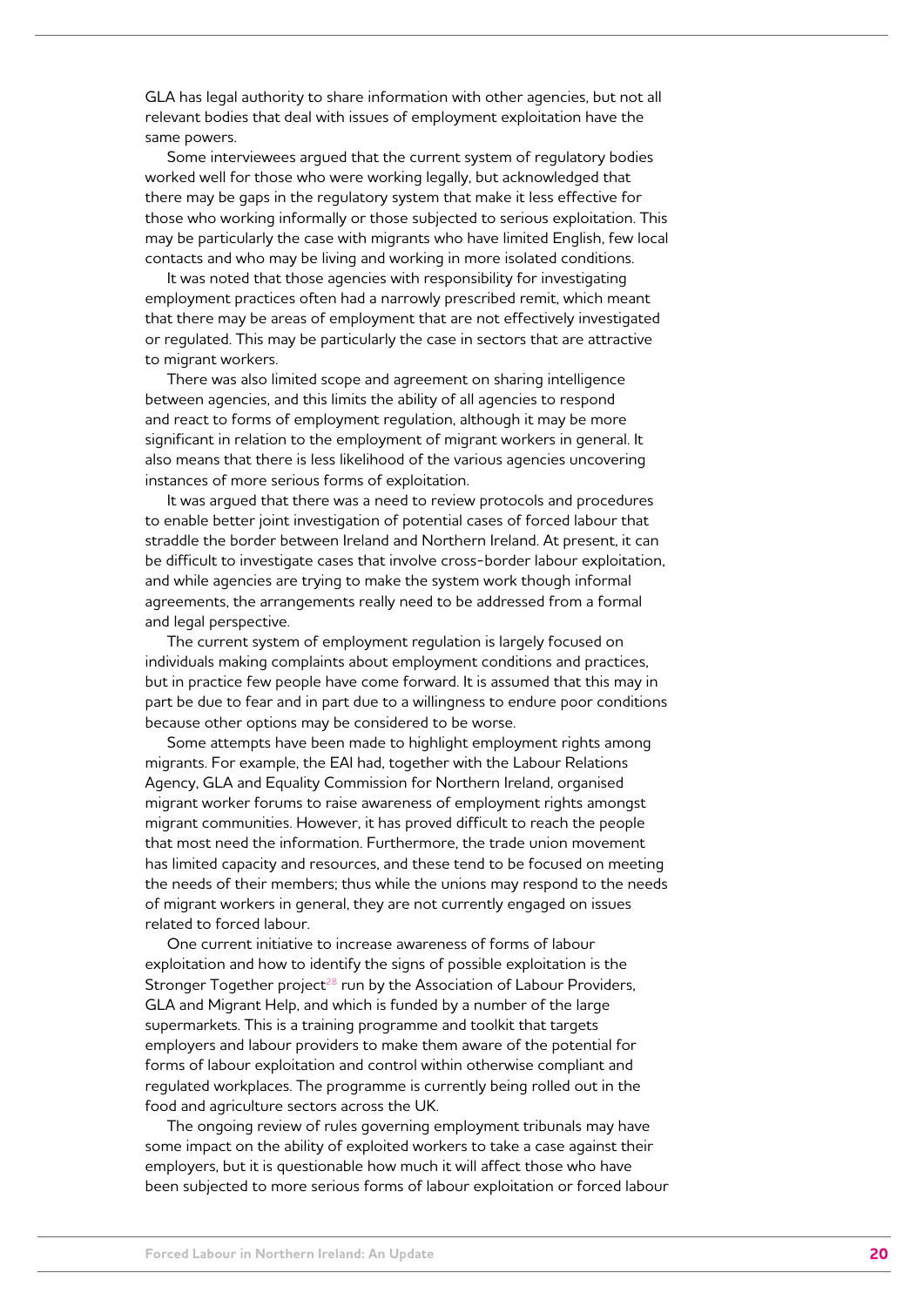and in particular where threat, coercion and intimidation of the victim or their families are involved.

Some of the challenges in addressing exploitative employment practices were summed up in a review of enforcement mechanisms for upholding the employment rights of migrant workers that was carried out by NISMP in 2013<sup>29</sup>. This noted that:

*Legislation identifies and targets the consequences of exploitation such as inadequate salary or excessive working hours. However, attention must also be paid to minimizing the factors which exacerbate vulnerability to exploitation ... [including] institutional structures and processes which indirectly facilitate labour exploitation. These institutional concerns relate principally to the organisation of the labour market which has allowed for the supply of a cheaper and ever more*  flexible workforce in certain sectors, to the fragmented approach of enforcing *employment rights, and to the processes of the legal system which discourage migrant workers from pursuing legal redress.* 

*Enforcement agencies are intelligence-led and so depend on individuals to report incidences of suspected exploitation. There was evident frustration on the part of interviewees from both the enforcement agencies and support organisations regarding the difficulty in acquiring the intelligence which will allow them to pursue cases of exploitation. However, in order for individuals to feel able to come forward, they must feel supported in this process. This requires a coordinated approach to enforcement which comprises victim support as well as enforcement of legislation and an understanding on the part of the legal system that breaches of employment law may be part of a narrative of exploitation rather than a mere technical violation.* 

*Current institutional arrangements mean that there is little counterweight to the commercial incentives for employers which can result in compromised employment rights for employees. In order to provide ballast to support existing employment rights legislation, government agencies, support agencies and community organisations must work in tandem to identify and pursue incidences of exploitation in the workplace. This requires intelligence from the affected individuals who must in turn be supported in their efforts to access justice. More significantly, it requires the political will to challenge powerful commercial interests and look beyond short term economic gain.* 

The NISMP review recommended that the Northern Ireland Executive should consider the viability of a Northern Ireland Employment Rights Authority as an overarching body that would provide some greater level of co-ordination in such matters. However, some interviewees believed that there was no political appetite for further employment regulation and that instead the best option would be to explore ways to make the current system more user friendly to those subject to forms of labour exploitation and to increase awareness of the signs of possible cases involving forced labour.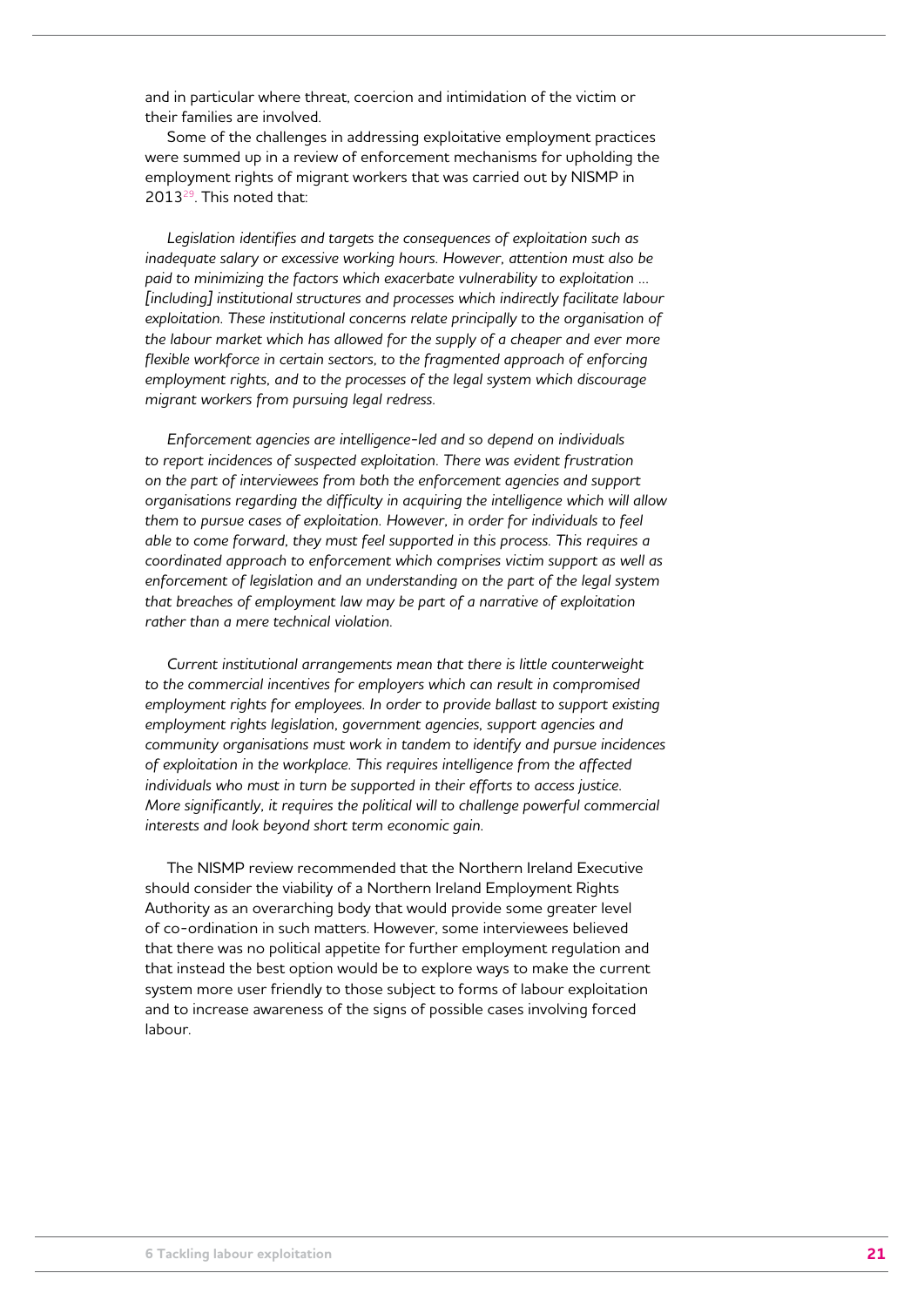#### **Summary**

There remains a limited capacity to investigate potential cases of forced labour in Northern Ireland, with responsibilities spread across a variety of employment regulation and criminal justice agencies, and with limited co-ordination of responses or information-sharing. While there appears to be little possibility of any expansion of the remit of the GLA or the creation of a new body to formally co-ordinate employment regulation, the work of bodies such as the NISMP may provide a platform for consideration of a more co-ordinated response to labour exploitation and forms of forced labour.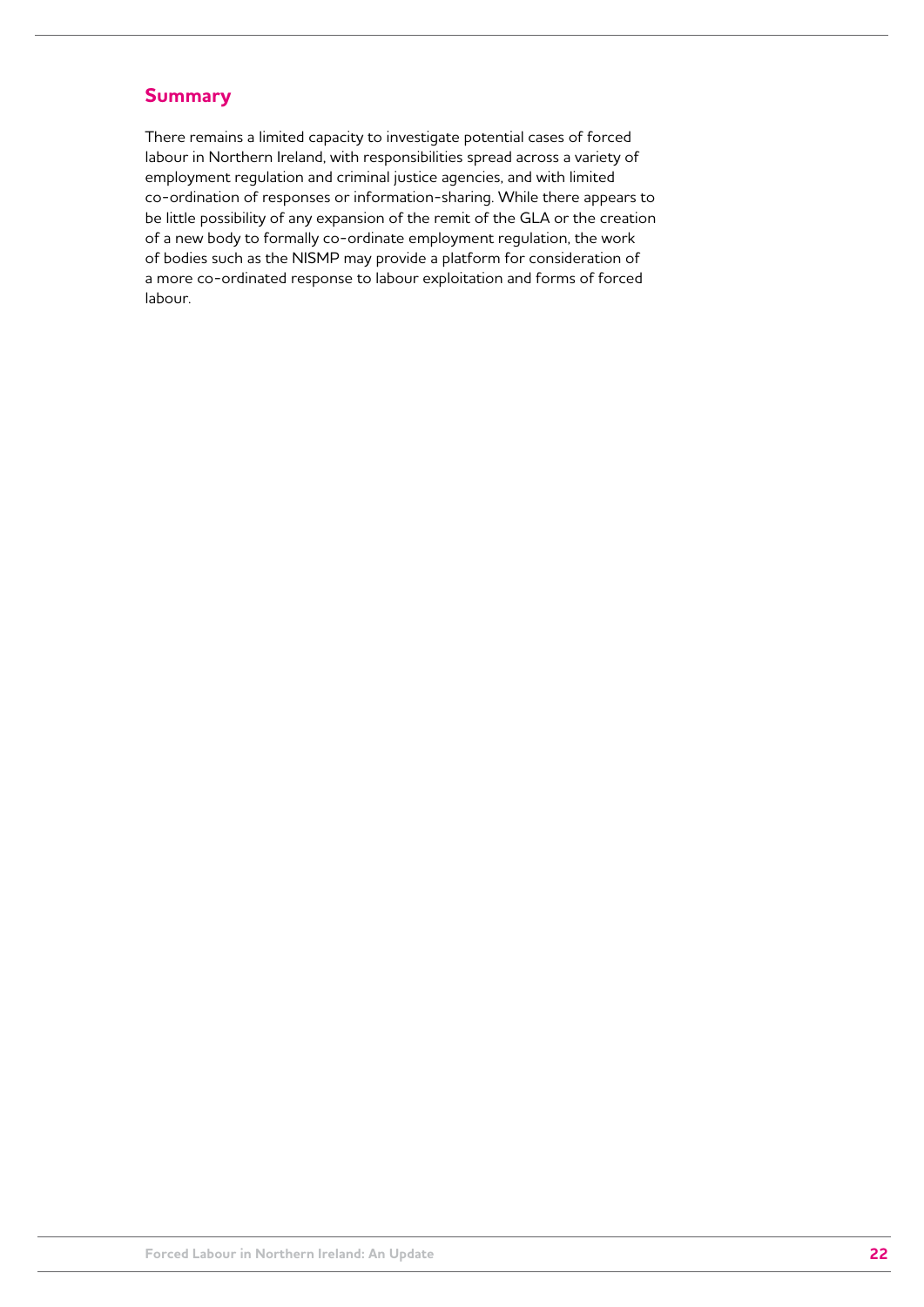## **7 Conclusions and recommendations**

The research identified a range of examples of cases of forced labour that have been uncovered in Northern Ireland over the past four years, which includes exploitation in a wider range of employment sectors than had been evidenced in the 2011 report<sup>30</sup>. Potential cases of forced labour have been identified in fruit-picking, shellfish-gathering and recycling sectors, in cannabis cultivation as well as in the mushroom cultivation industry and through domestic servitude. Although only a small number of cases have been recorded in Northern Ireland, the figure appears to be growing, and across the UK people who have been trafficked for forced labour are now on par with those who have been trafficked for exploitation for sexual purposes.

Some progress has been made in developing responses to forced labour, but mostly this has occurred as a result of initiatives designed to tackle trafficking for sexual exploitation and there is still limited awareness of the scale or potential for labour exploitation through forms of deception, coercion and control. In particular, the focus has been on prioritising responses through the criminal justice system rather than through employment regulation, and most respondents with relevant knowledge cited the lack of co-ordination, information-sharing and investigatory resources as a major weakness in countering the specific problems of forced labour.

A number of people believed that there was too much reliance on people making individual complaints about exploitation and there were insufficient resources to investigate abuse of employment regulations. However, it was also noted that there appeared to be limited enthusiasm for increasing the regulation of employers or for extending the powers of existing agencies to investigate potential cases of forced labour. Some interviewees were concerned that it would take a major incident, similar to the one involving cockle-pickers in Morecambe Bay in 2004, before there would be any real political will to respond.

#### **Recommendations**

There are a number of areas where resources associated with challenging forced labour and forms of serious labour exploitation might be focused.

1. Forced labour should be given a higher profile, and named as such, in all responses to modern forms of slavery that are developed through legislation and policy.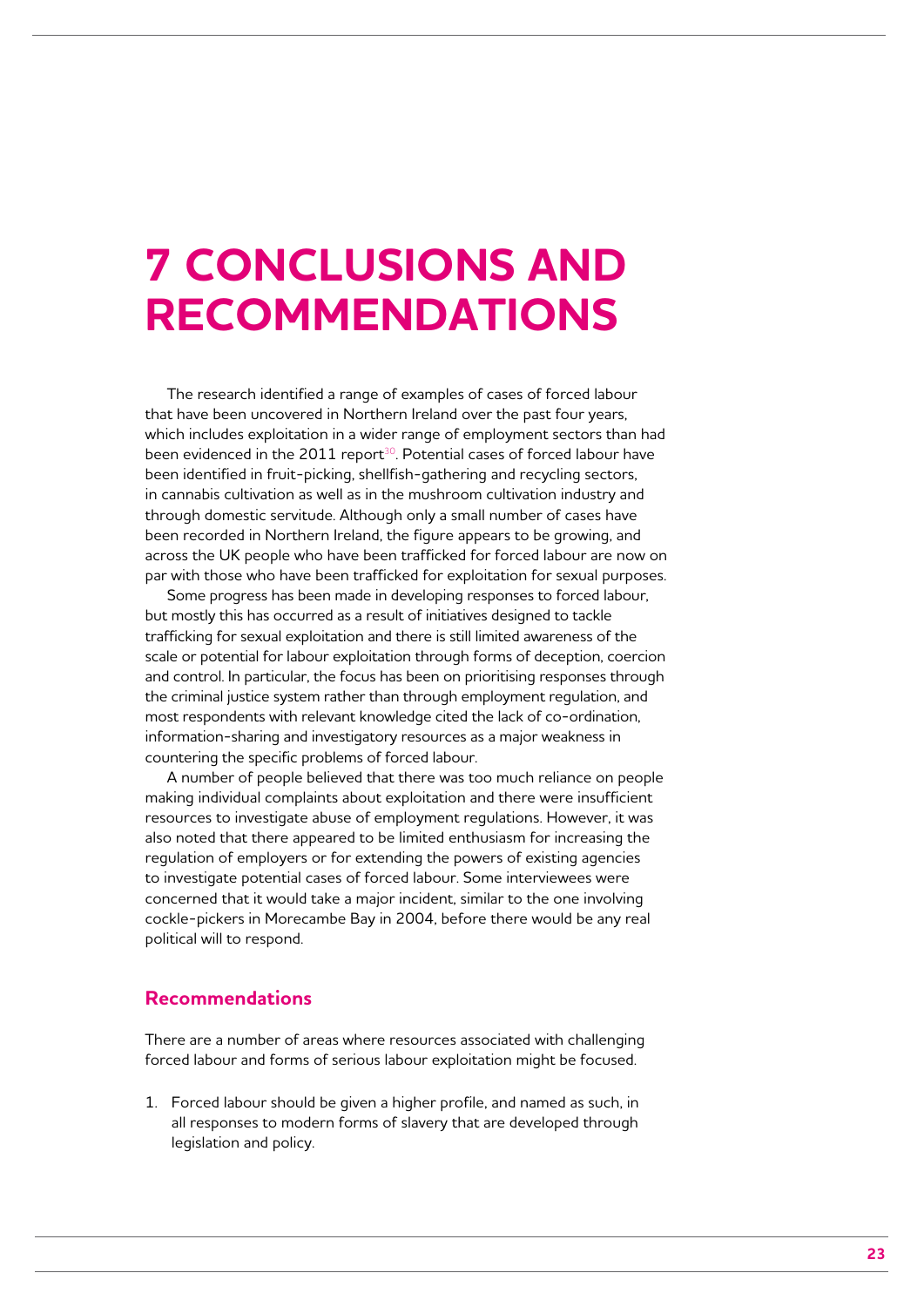- 2. The Department of Justice should ensure that all future legal and policy developments are designed to tackle all modern forms of slavery. Such an approach would ensure that the focus of law, policy and practice was more closely orientated to the victims of modern forms of slavery, rather than the process of trafficking, and that victims of all types of modern slavery (forced labour, work in the sex industry, domestic servitude) are treated in a similar manner.
- 3. The Department of Justice's Action Plan should ensure that there is a consistency of language and approach to all modern forms of slavery.
- 4. The Department of Justice should publish fully disaggregated figures for all cases of forced labour and modern forms of slavery in Northern Ireland on an annual basis.
- 5. The Department of Justice should ensure that any future Anti-Slavery Commissioner, whether appointed on a UK-wide or Northern Irelandwide basis, should also have a remit to consider the Ireland-wide dimensions of modern forms of slavery.
- 6. The Department for Employment and Learning should review the current capacity for employment regulation and investigation to ensure that it can better address the issue of forced labour and modern forms of slavery.
- 7. The Department for Employment and Learning should explore how to better raise awareness among employers as to how to identify and respond to potential signs of forced labour and coercion among their workforce.
- 8. The Department of Justice and the Department for Employment and Learning should develop a more co-ordinated response to issues of forced labour and modern forms of slavery to maximise an effective response to the issue.
- 9. The Department of Justice and the Department for Employment and Learning should explore, with their counterparts in the Republic, how to improve co-ordination of actions to address issues associated with modern forms of slavery and forced labour that have a cross-border dimension.
- 10. The Public Prosecution Service should review its policy on trafficking so that it covers all modern forms of slavery, including forced labour.
- 11. The Northern Ireland Strategic Migration Partnership should review and update the 2009 Migrant Workers' Strategy and Action Plan, and this should include references to the issue of forced labour and modern forms of slavery.
- 12. The Northern Ireland Strategic Migration Partnership should consider how forced labour, as a specific form of exploitation that is likely to involve migrant workers, might be addressed in a more co-ordinated and effective manner.
- 13. The Northern Ireland Strategic Migration Partnership should review the impact and application of the 2009 Migrant Workers' Strategy and Action Plan with a view to preparing an updated version relevant to the current socio-economic environment and which includes actions designed to respond to forced labour and all modern forms of slavery.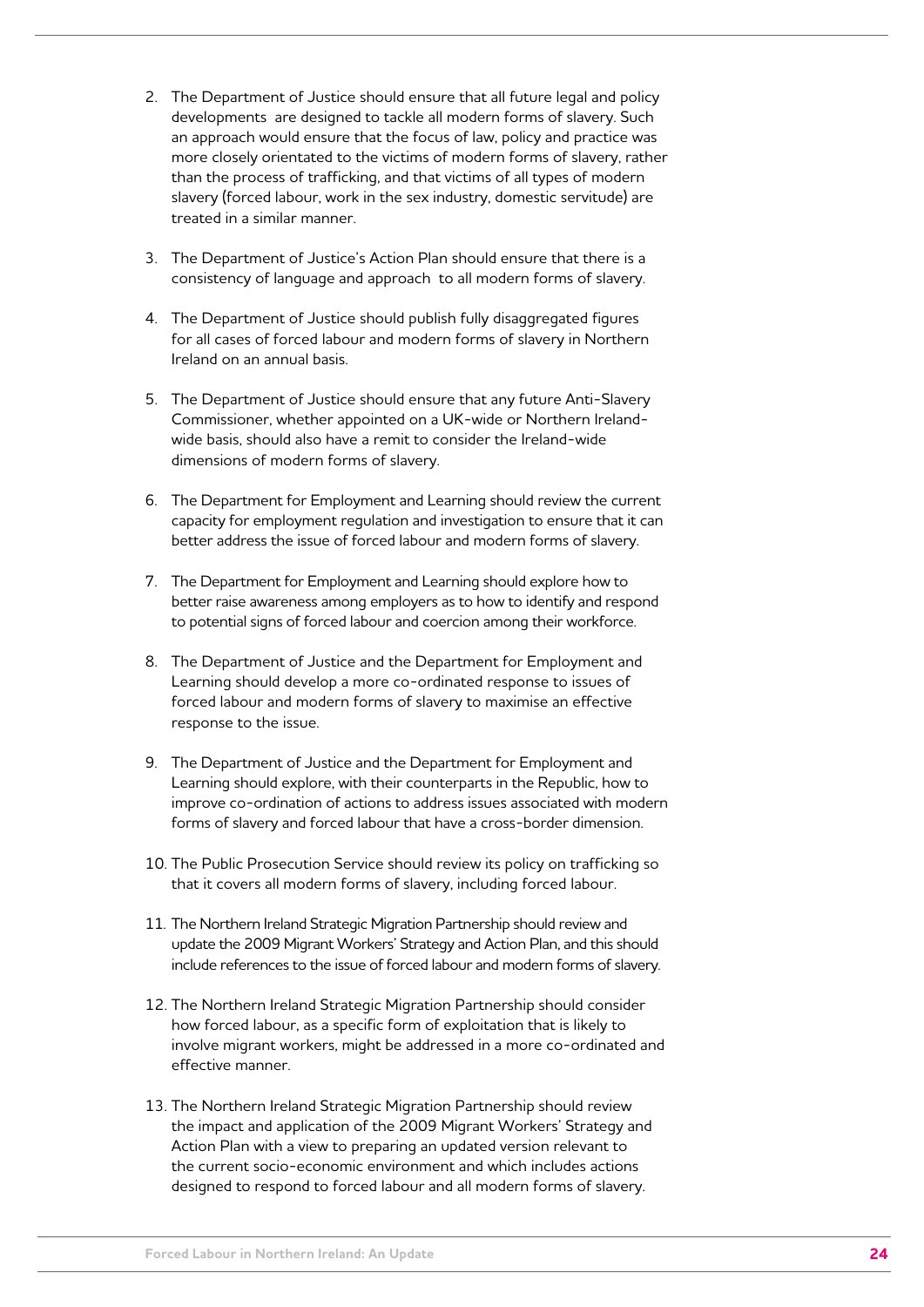# **Appendix 1: Individuals and organisations contacted for the review**

Jean Allain, School of Law, Queens University Ballymena Inter-Ethnic Forum Barnardo's Northern Ireland Bryson Intercultural Confederation of British Industry Department of Agriculture and Rural Development Department for Employment and Learning Department of Justice Equality Commission for Northern Ireland Gangmasters Licensing Authority Horn of Africa People's Aid Northern Ireland Health and Social Care Board Northern Ireland Labour Relations Agency Law Centre Northern Ireland Migrant Help Minority Rights Centre Ireland Newry and Mourne Ethnic Minority Support Centre Northern Ireland Commissioner for Children and Young People Northern Ireland Committee – Irish Congress of Trade Unions Northern Ireland Council for Ethnic Minorities Northern Ireland Strategic Migration Partnership Office of the First Minister and Deputy First Minister Police Service of Northern Ireland South Tyrone Employment Programme Women's Aid Northern Ireland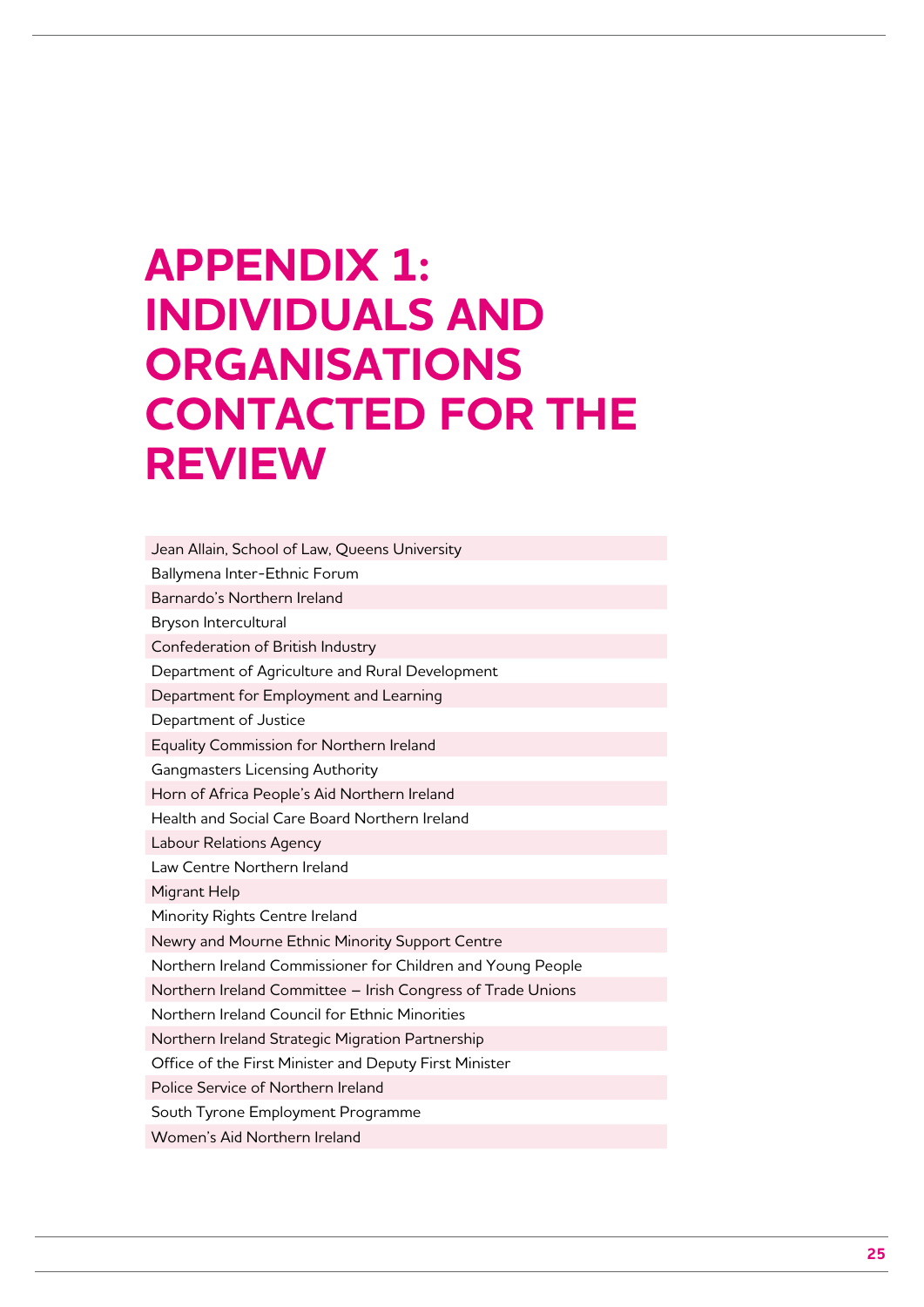# **Appendix 2: Northern Ireland: NRM statistics 2013**

In 2013, the UK National Referral Mechanism (NRM) received 41 referrals of potential victims of trafficking (PVoT) first encountered in Northern Ireland; this represents a 173% increase on 2012 referral totals and 2% of all UK referrals to the NRM. The 41 referrals comprised 25 females (61%) and 16 males (39%), with 21 (51%) referred for adult exploitation categories and 20 (49%) being referred for minor exploitation types.

| <b>Claimed exploitation type</b>                 | <b>Female</b> | Male | Total | 2012-2013<br>% change |
|--------------------------------------------------|---------------|------|-------|-----------------------|
| Adult - labour exploitation                      | 1             | 8    | 9     | 125%                  |
| Adult - sexual exploitation                      | 10            |      | 11    | 57%                   |
| Adult - unknown exploitation                     | Ω             | 1    | 1     | -67%                  |
| Minor - sexual exploitation<br>(non-UK national) | 1             | ∩    | 1     | N/A                   |
| Minor - sexual Exploitation<br>(UK national)     | 9             |      | 10    | N/A                   |
| Minor - unknown exploitation<br>type             | 4             | 5    | 9     | 800%                  |
| Total                                            | 25            | 16   | 41    |                       |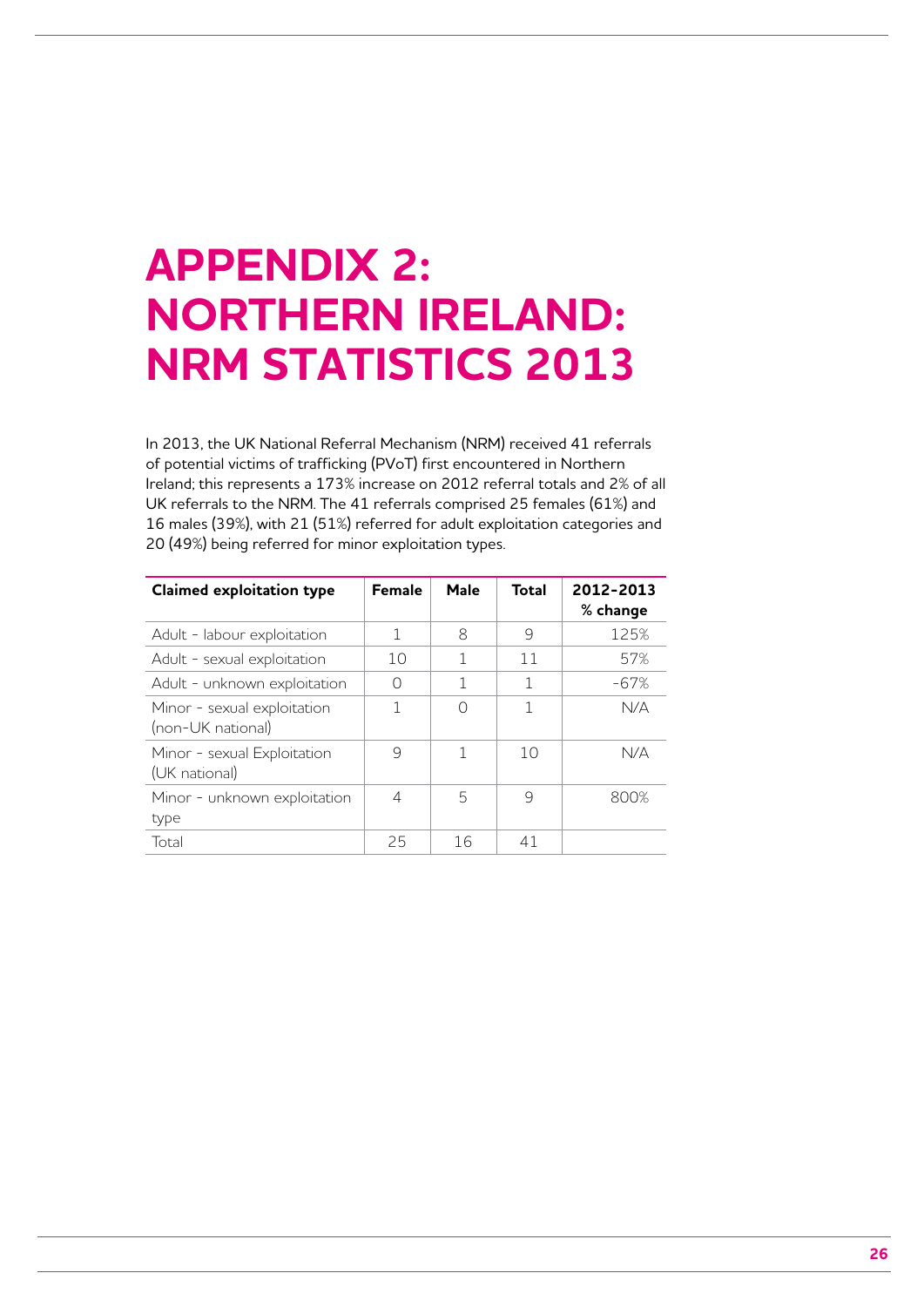### **NOTES**

- 1. Allamby, L., Bell, J., Hamilton, J., Hansson, U., Jarman, N., Potter, M. & Toma, S. (2011). Forced Labour In Northern Ireland: Exploiting Vulnerability. York: Joseph Rowntree Foundation.
- 2. OCTF (2013). Annual Report and Threat Assessment: Organised Crime in Northern Ireland. np: Organised Crime Task Force. At www.octf.gov.uk/Publications/Category-3-(3).aspx [accessed 7.5.14].
- 3. Data has been published for the financial years since 2009-10. Figures for the calendar year 2013 are included as Appendix 2.
- 4. op. cit.
- 5. In 2004, 23 cockle-pickers from Fujian province in China died while working in the Warton Sands area of Morecombe Bay after being swept out to sea by the incoming tide.
- 6. For research on the issues of forced labour and cannabis cultivation in Ireland, see Migrant Rights Centre Ireland (2014). Media Release 31 March, 'Ireland may be imprisoning victims of slavery, warns new report on trafficking for cannabis cultivation'. At www.mrci.ie/presscentre/ireland-may-be-imprisoning-victims-of-slavery-warns-new-report-on-traffickingfor-cannabis-cultivation/ [accessed 8.5.14].
- 7. See http://precariouslives.org.uk/
- 8. One interviewee expressed concern that the figures for 2013-14 had been inflated by the inclusion of cases where children had absconded from care and which in previous years had been addressed as a social care rather than a trafficking issue.
- 9. HM Government (2013). Second report of the Inter-Departmental Ministerial Group on Human Trafficking, Cm 8731, p13. Norwich: TSO. At www.gov.uk/government/publications/ human-trafficking-inter-departmental-ministerial-group-report-2013 [accessed 8.5.14].
- 10. Webb, M. A. & Toner, K. (2011). Separated Children and Trafficking in Northern Ireland, p.6. Belfast: Barnardo's & National Society for the Prevention of Cruelty to Children Northern Ireland. At www.barnardos.org.uk/ni\_child\_trafficking\_pp\_briefing.pdf [accessed 8.5.14].
- 11. DoJ & OCTF (2014). Northern Ireland Human Trafficking and Exploitation Action Plan 2014-15. Belfast: Department of Justice & Organised Crime Task Force. At www.dojni.gov. uk/index/media-centre/ford-publishes-action-plan-on-human-trafficking.htm [accessed 4.6.14].
- 12. HM Government (2013). Draft Modern Slavery Bill, Cm 8770. London: Home Office. At www.gov.uk/government/publications/draft-modern-slavery-bill [accessed 8.5.14].
- 13. DoJ (2013). Consultation on Human Trafficking and Slavery: Strengthening Northern Ireland's response. Belfast: Department of Justice. At www.dojni.gov.uk/index/publicconsultations/current-consultations/human-trafficking-and-slavery-strengtheningnorthern-irelands-response.htm [accessed 8.5.14].
- 14. op. cit. p2.
- 15. DoJ & OCTF (2014). Northern Ireland Human Trafficking and Exploitation Action Plan 2014-15. Belfast: Department of Justice & Organised Crime Task Force. At www.dojni.gov. uk/index/media-centre/ford-publishes-action-plan-on-human-trafficking.htm [accessed 4.6.14].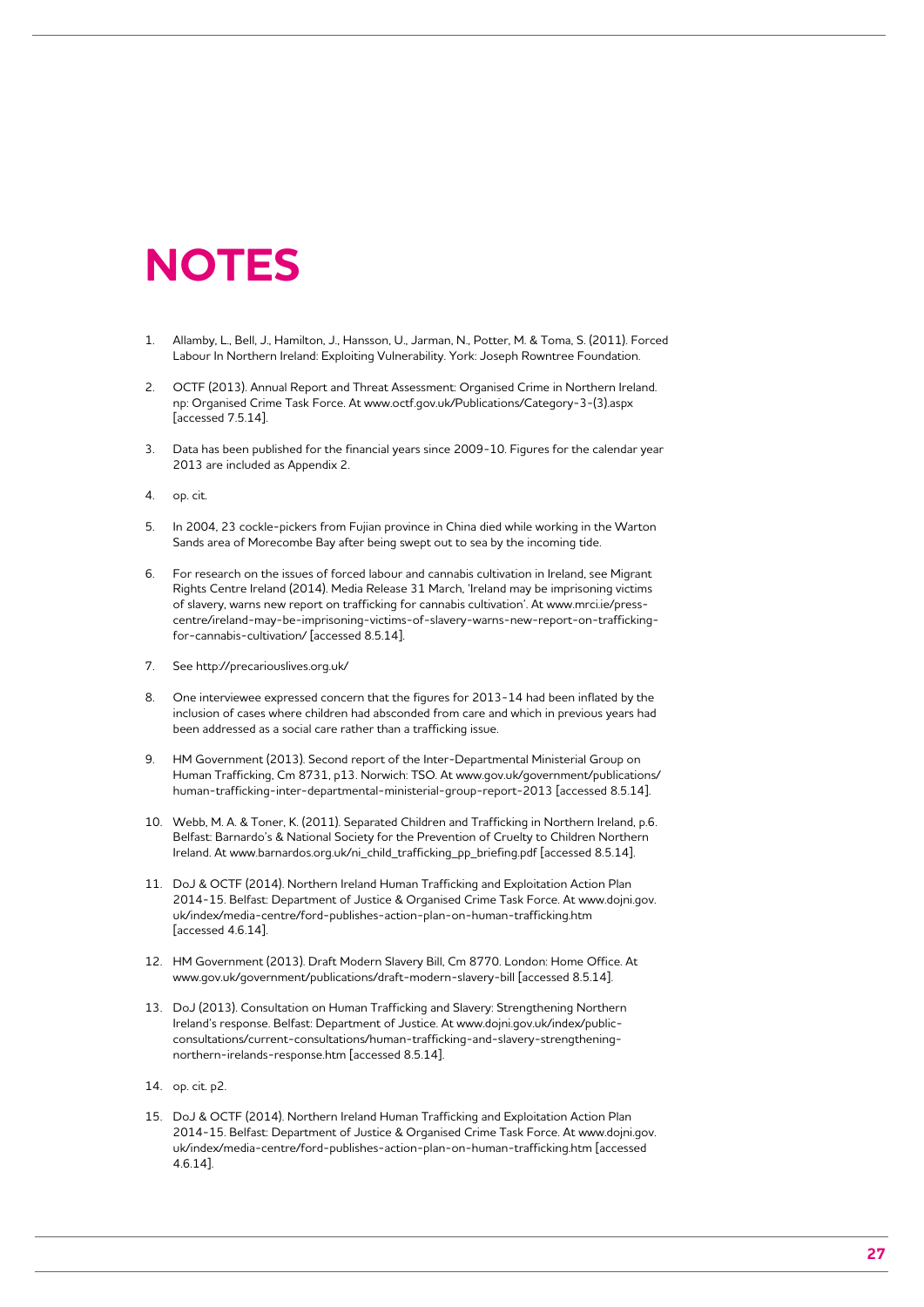- 16. ibid. p9.
- 17. OCTF (2012). Annual Report and Threat Assessment 2012, p34. np.: Organised Crime Task Force. At www.octf.gov.uk/Publications/Category-3-%283%29/Annual-Report---Threat-Assessment-2012.aspx [accessed 8.5.14].
- 18. OCTF (2013). Annual Report and Threat Assessment 2013, p19. np.: Organised Crime Task Force. At www.octf.gov.uk/Publications/Category-3-%283%29/OCTF-Annual-Report--- Threat-Assessment-2013.aspx [accessed 8.5.14].
- 19. PPS (2013). Policy for Prosecuting Cases of Human Trafficking. Belfast: Public Prosecution Service. At www.ppsni.gov.uk/Prosecution-Policy-and-Guidance---5084.html [accessed 8.5.14].
- 20. ibid. pp7–8.
- 21. NISMP (2013). Assessing the Effectiveness of Enforcement Mechanism in Upholding the Employment Rights of Migrant Workers in NI. Belfast: Northern Ireland Strategic Migration Partnership. At www.migrationni.org/resources [accessed 8.5.14].
- 22. DoJ (2012). Media Release 13 December, 'Justice Minister hosts first meeting of NGO Engagement Group on human trafficking'. At www.dojni.gov.uk/index/media-centre/justiceminister-hosts-first-meeting-of-ngo-engagement-group-on-human-trafficking.htm [accessed 8.5.14].
- 23. www.migrationni.org/nismp
- 24. See www.blueblindfold.gov.ie
- 25. op. cit.
- 26. DoJ (2013). Media Release 7 August, 'Ford highlights role of young people in tackling human trafficking'. At www.dojni.gov.uk/index/media-centre/ford-highlights-role-of-youngpeople-in-tackling-human-trafficking.htm [accessed 8.5.14].
- 27. DoJ & OCTF (2014). Northern Ireland Human Trafficking and Exploitation Action Plan 2014-15. Belfast: Department of Justice & Organised Crime Task Force. At www.dojni.gov. uk/index/media-centre/ford-publishes-action-plan-on-human-trafficking.htm [accessed 4.6.14].
- 28. http://stronger2gether.org/
- 29. NISMP (2013). Assessing the Effectiveness of Enforcement Mechanism in Upholding the Employment Rights of Migrant Workers in NI, p17-18. Belfast: Northern Ireland Strategic Migration Partnership. At www.migrationni.org/resources [8.5.14].
- 30 Allamby, L., Bell, J., Hamilton, J., Hansson, U., Jarman, N., Potter, M. & Toma, S. (2011). Forced Labour In Northern Ireland: Exploiting Vulnerability. York: Joseph Rowntree Foundation.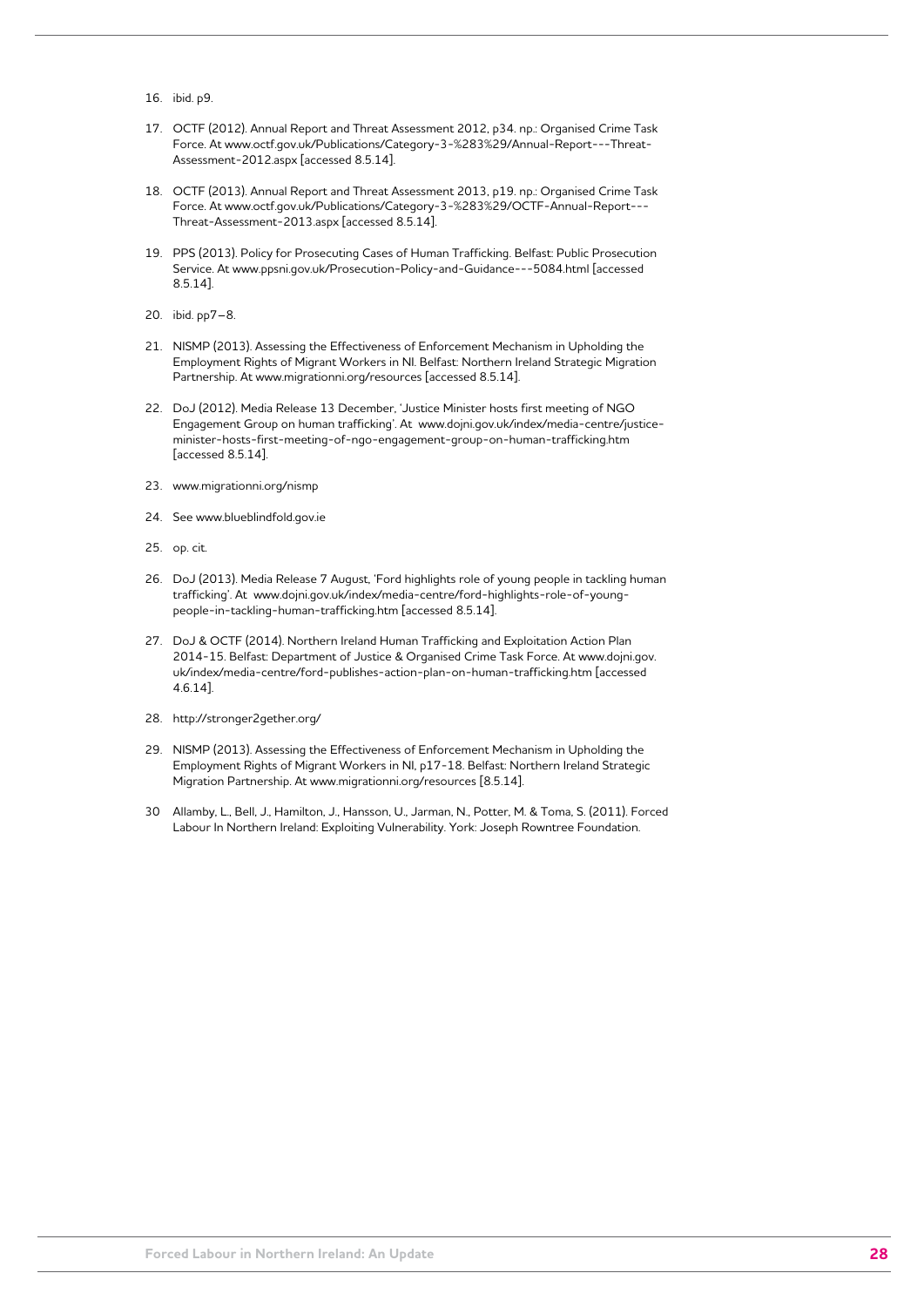# **About the author**

**Neil Jarman** is the director of the Institute for Conflict Research, an independent not for profit centre in Belfast, and a Research Fellow at the Institute for the Study of Conflict Transformation and Social Justice at Queens University Belfast.